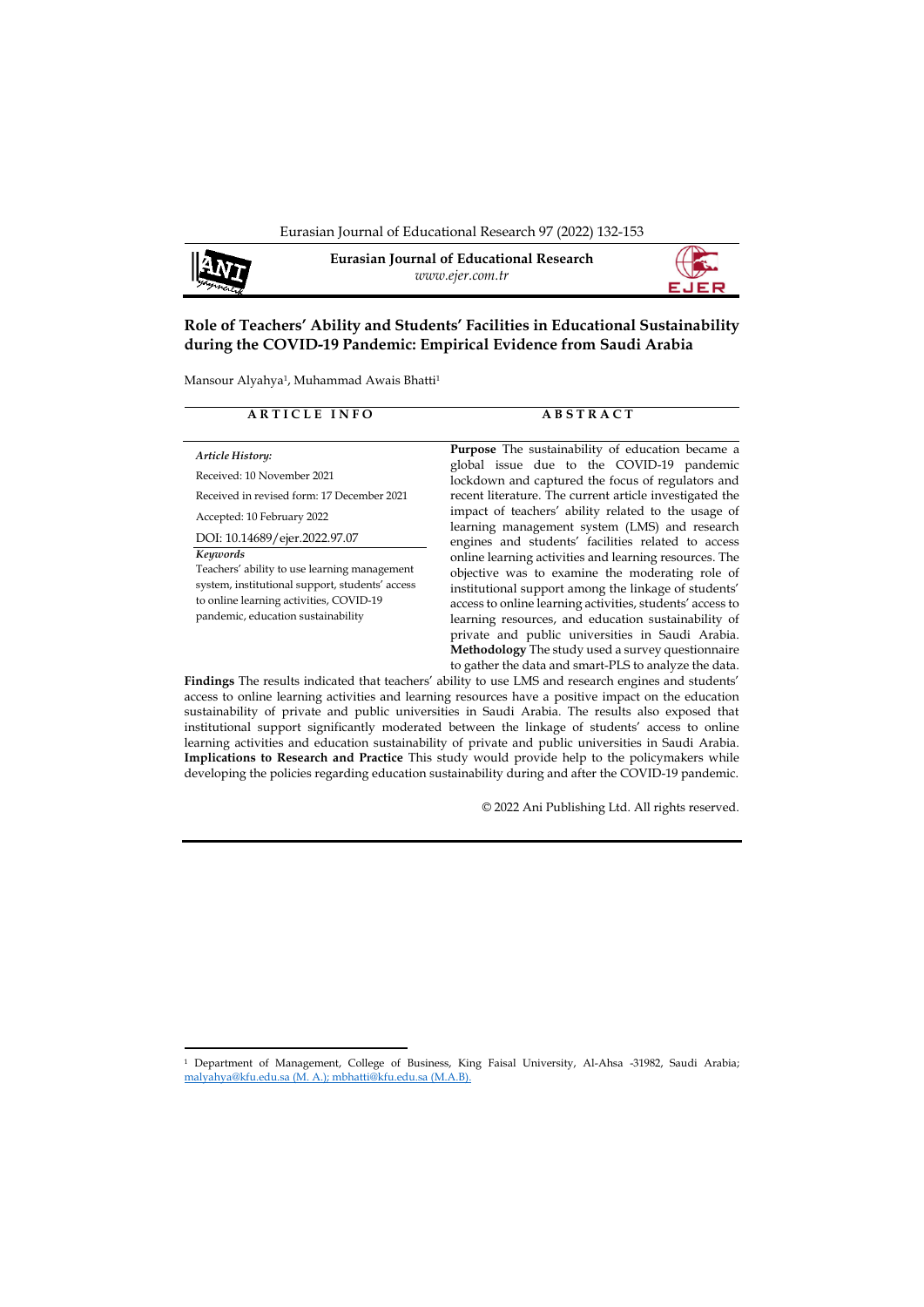#### **Introduction**

The COVID-19, a contagious and fatal wide-spreading disease, wreaked destruction on the educational system across the world. It forced educational institutions, including education care centers (ECEC), early childhood education, schools, universities, and colleges, to close completely. With an intention to overcome or fight against the spread of COVID-19, a majority of governments agreed to temporarily shut down the educational institutions [\(Burki, 2020\)](#page-18-0). The increasing closure of elementary, secondary, and higher schooling in more than 100 nations resulted from struggles to overcome the widespread of COVID-19. This outbreak of fatal and contagious illness epidemics led to widespread school closures with various degrees of success. As on Jan. 12, 2021, around 825 million students have been affected by school closures as a result of the epidemic. The UNICEF monitoring shows that 23 nations have executed countrywide closures, and 40 countries have implemented local closures, affecting over half of the world's student population. Schools in 112 nations are currently open [\(Atuahene et al., 2020\)](#page-18-1). There has also been nonpharmaceutical therapies and preventive measures like self-isolation and social distancing [\(Ahmed et al., 2021\)](#page-17-0).

The world statistics have shown that through school disclosures, the spreading of infectious diseases can be controlled. Well, the effectiveness of the program is determined by the contacts that help students sustain outside schools and colleges [\(Tang et al., 2021\)](#page-20-0). As the program to close the educational institutions was implemented quickly, it was effective in reducing virus affected cases and deaths. The closures of educational institutions that occurred later in the outbreak may be less effective and may have been useless at all [\(Evans et al., 2020\)](#page-18-2). Moreover, in certain situations, reopening schools after a period of closure has resulted in an increase in infection rates. It can be difficult to quantify the certain effects of school closures because they often occur in conjunction with other interventions, such as public gathering prohibitions [\(Mhlanga & Moloi, 2020\)](#page-20-1). In this situation, when the schools are closed, the education of learners is likely to be affected. Many students, having exhausted with the closure of schools, felt the need to improve teaching and learning methods or get assistance in creating a comfortable learning environment to bring sustainability in education. The teachers' abilities and students' facilities determine the possibility of sustainability education even during the contagious times [\(Reuge et al., 2021\)](#page-20-2).

Saudi Arabia is a high-income developing country with estimated GDP of 843 billion in 2020. The education system of Saudi Arabia is one of the largest ones in the world [\(Hassounah et al., 2020\)](#page-19-0). Like, the education sector in any other country, Saudi Arabia's education sector was also much affected by the outbreak of the pandemic [\(Khalil et al.,](#page-19-1)  [2020\)](#page-19-1). The Ministry of Education (MOE) devised a temporary emergency strategy to oversee and facilitate distance education at both school and university levels in order to keep the educational processes running smoothly. The MOE extensively controlled the educational processes in public schools by using online education platforms to encourage virtual classes by making use of right digital material. Saudi Arabia developed its own formal online school education platform. All the classes for all levels of students were available asynchronously on the Ain channel on YouTube [\(Alshaikh et al., 2021\)](#page-18-3).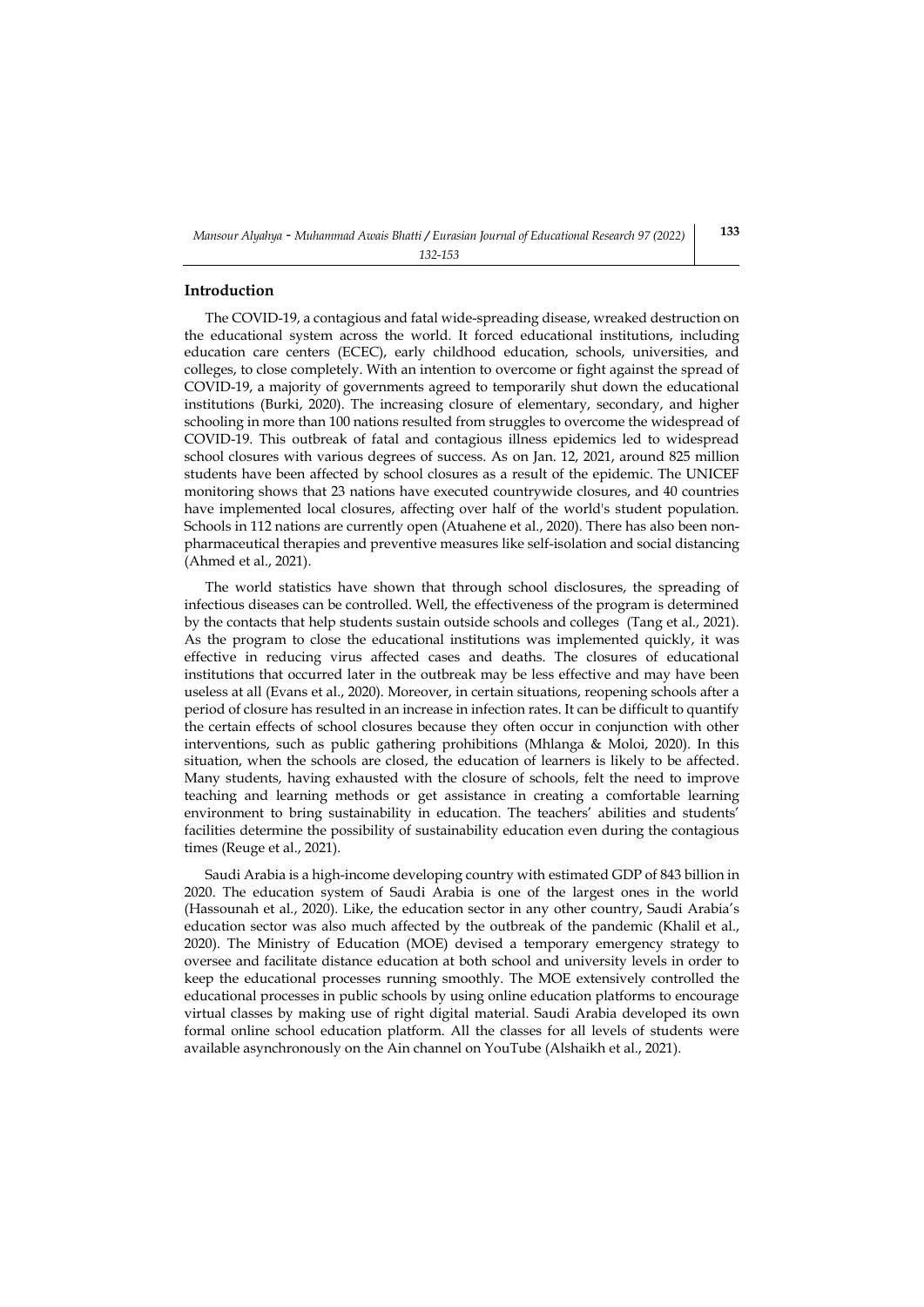Higher education institutions and universities, on the other hand, were allowed more flexibility in administrating educational projects during the pandemic. The MOE devised a number of policies, strategies, and procedures to protect students' learning, secure future opportunities, and maintain the average performance [\(Alqurshi, 2020\)](#page-17-1). Currently, all Saudi universities use Blackboard, which is one of the most widely interacted and used e-learning platforms. By applying trustworthy communication instruments, this educational practice made the experience more adaptable [\(Alyami et](#page-18-4)  [al., 2020\)](#page-18-4). As a result, universities in Saudi Arabia eliminated various barriers to communication between tutors and learners, allowing all stakeholders to communicate with one another. As education is a significant socio-economic sector in the country and social welfare as well as economic development all depends on education development [\(Yamin, 2020\)](#page-21-0). Not only in Saudi Arabia but across the world, COVID-19 has affected the educational sector by creating interruptions in regular education activities. For the prevention of COVID-19, the educational institutions were closed, which disturbed the education of students and affected their future and country's growth [\(Alsmadi et al., 2021\)](#page-18-5). Considering this need, a need was felt to initiate a study to focus on education sustainability during COVID-19.

The current study aimed to examine the impact of teachers' ability to use LMS and research engines, students' access to learning resources and online learning activities and institutional support on education sustainability for the education sector of Saudi Arabia. It also examined the moderating influence of institutional support on the association between teachers' ability to use LMS, teachers' ability to use research engines, students' access to learning resources and students' access to online learning activities and educational sustainability. This study would prove exceptional in this domain due to many reasons: 1) In previous studies, the role of teachers' abilities and students' facilities in education sustainability has though been analyzed but not in one single study. Our study blended all variables such as teachers' abilities, students' facilities and education sustainability at one place, which is a unique contribution. 2) In the past research, teachers' abilities and students' facilities did not establish their relationship with the internet or digital technology while analyzing education sustainability. This study for the first time relates teachers' abilities and students' facilities to digital technology with the use of LMS, search engines, and online learning activities in order to determine the education sustainability during COVID-19. 3) Previous studies have discussed the impact of institutional support on teachers' abilities and students' facilities and education sustainability but ignored the moderating role of institutional support between teachers' ability to use LMS and research engines, students' access to learning resources and online learning activities and educational sustainability.

The paper has five parts which are as follows: The first part dealt with introduction and purpose of the study. The second part presents literary views on institutional support, teachers' ability to use LMS and research engines, students' access to learning resources and online learning activities and education sustainability. The third part describes the methodology, or the processes adopted for the collection of data and data evaluation. The next part deals with results and comparisons with past studies. In the last part, the paper presents conclusion, implications and limitations of the study.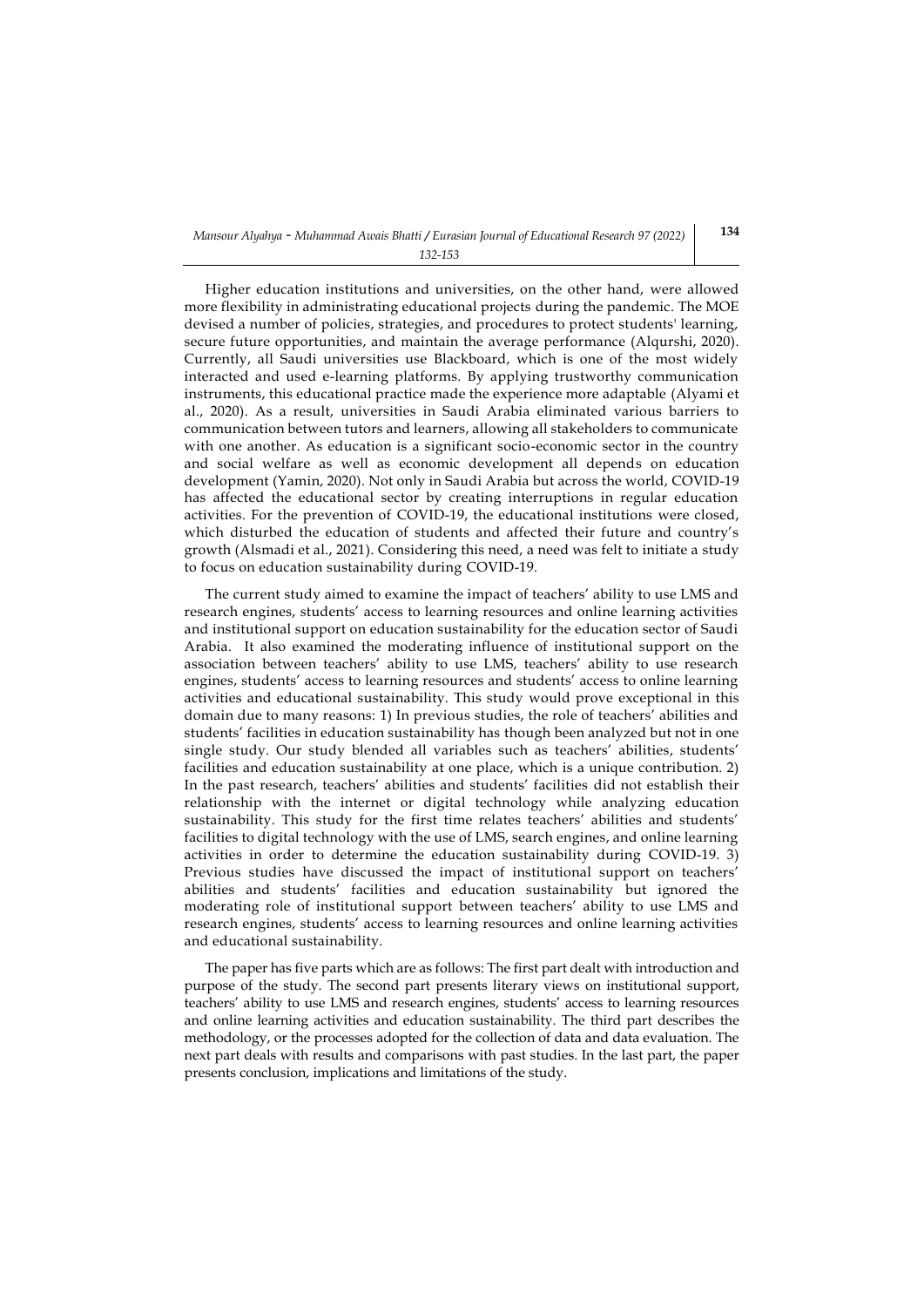#### **Literature Review**

The education sector of a country plays a significant role in its economic survival, growth and social welfare. Educational institutions are producers of economic and social actors like scientists, doctors, academics, businessmen, economists, researchers, philosophers, and social reformers [\(de Souza et al., 2020;](#page-18-6) [Oyedotun, 2020\)](#page-20-3). This sector has come under danger ever since the outbreak of COVID-19. In order to fight against the devastating effects and widespread of this contagious disease, self-isolation and social distancing was needed. The closure of schools as a result of these precautions affected the education level or education quality within the country. Teachers, as well as students, played an effective role in mitigating COVID-19 impacts on education [\(Daniel, 2020\)](#page-18-7). This study examined the impact of teachers' ability to use LMS, teachers' ability to use research engines, students' access to learning resources and students' access to online learning activities on education sustainability. For this purpose, the present study looked at the arguments of authors from the past literature, which helped develop a few hypotheses.

The learning management system (LMS), according t[o Alturki and Aldraiweesh \(2021\),](#page-18-8) has brought a great revolution in the education world by saving, time, space, and money, improving the quality of education, the scope of education, and thereby, developing sustainability in the education. According to the arguments o[f Al-Abdulkader et al. \(2018\),](#page-17-2) the LMS is effective in education sustainability in pandemics. [Edelhauser and Lupu-Dima](#page-18-9)  (2020), defined LMS as a software system or web-based technology employed for planning, execution, and making an assessment of a particular learning process. Traditionally, a particular LMS provides teachers with a way to develop and transfer education content, monitor student engagement in learning, and evaluate their performance. LMS develops the ability in the learners to apply interactive features like discussion forums, threaded discussions, and video conferencing. Mostly, educational institutions use some popular LMSs like Moodle, Blackboard Learn, Schoology, TalentLMS, eFront, and iSpring Learn, which are specially designed and used for education sustainability (GEZEGIN & Melike, [2020;](#page-19-2) [Mazur & Kuć, 2020](#page-19-3); [Navarro et al., 2021;](#page-20-4) [Tomteberget & Larsson, 2020\)](#page-21-1). A research article b[y Raza et al. \(2021\)](#page-20-5) investigated teachers' ability to use LMS and their influence on education sustainability. The research was carried on 2400 teachers and 35000 students on a school board. The reliability of the relationship of the factors under research was analyzed through statistical analysis software like SAS and SPSS. The study implied that teachers needed specific abilities to run LMS such as the ability to access the LMS from a digital device of their choice, to easily understand the user interface and interact with it. They needed the ability to navigate, to view and track the online training practices, supply students with learning opportunities 24/7 without taking breaks, and train them even without regular face to face classes. Based on above arguments, the following hypothesis is developed:

### **H1:** Teachers' ability to use LMS has a positive association with education sustainability.

The teachers' ability to use research engines and implementation of this ability to teach students, apart from regular classes at educational institutions, is an effective initiative to develop sustainability in education and performance of educational institutions. A research engine is a software system designed to carry out internet-based searches. These engines look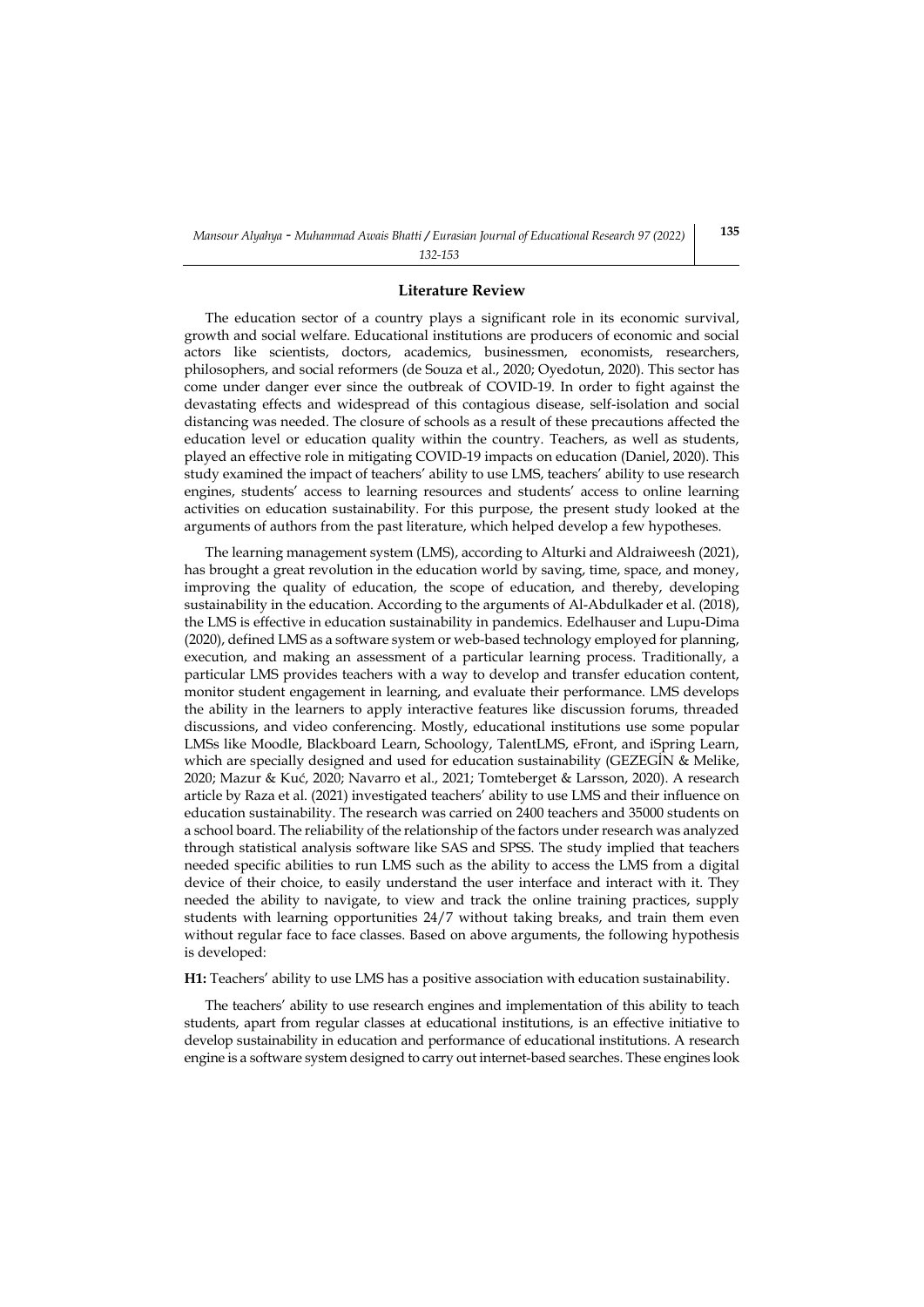for the World Wide Web to search information, particularly in a systematic textual search query [\(Currie et al., 2020\)](#page-18-10). The information attained through search engines may be in the form of web pages, articles, images, research papers, videos, infographics, databases, directories, and different files, depending on the type of search engines. The ability of tutors to access appropriate search engines and use them in education enables them to enhance the knowledge of their students and help them to keep on their learning even when they are in a position to attend proper classes even in COVID-19 [\(Choi et al., 2021\)](#page-18-11).

In a literary workout, [Murray \(2018\)](#page-20-6) presents arguments on teachers ability to use research engines and sustainability of higher education. This study was based on case studies related to digital technology and sustainability in higher education. It emphasized that when teachers are proficient in interaction with search engines like google, google chrome, Microsoft Edge, Firefox, Bing, Yahoo, and contextual web search, they create awareness of these research engines as a source of learning and teach the students how to employ them at home when it is needed. This indicates that teachers' ability to use search engines can be effective in developing sustainability in education even during COVID-19. [Kamrozzaman et al. \(2020\)](#page-19-4) also support the fact that teachers' knowledge and skills interact with search engines, and it is helpful to maintain the quality of education provision to students during COVID-19. Hence, the hypothesis runs thus,

**H2:** Teachers' ability to use research engines has a positive association with education sustainability.

Different education institutions introduce different teaching and learning resources to their teaching staff and students with an intention to develop sustainability in the quality of education to be provided to students and compete successfully in the education sector [\(Leal Filho et al., 2021\)](#page-19-5). When teaching staff and students have access to teaching and learning resources which are challenging, encouraging, and engaging learning programs for students, students can more effectively hit the learning targets and show good results in examination, even though they are not able to attend the face to face classes due to the COVID-19 [\(Popa et al., 2020\)](#page-20-7). In the words of [Huang et al.](#page-19-6)  (2020), learning resources are the spoken, written or visual text or activities used or conducted by schools for providing education to students in a better way so that the education can be sustainable and effective. This study implied that though COVID-19 put a ban on the transportation of public and the opening of schools or colleges for regular classes, the education institutions employed latest technology to perform their primary objectives and assist the students to have access to learning through effective digital learning resources, thus signifying sustainable education performance in the overall education sector. [Trung et al. \(2020\)](#page-21-2) examined the learning habits (based on learning resources) and sustainability of education in Vietnam during COVID-19. Through the snowball sampling method, the questionnaires were distributed over a network of educational societies on Facebook between Feb. 7 to Feb. 28 in 2020. The research inferred that the students who had the access to were proficient in the use of modern digital learning resources like research engines, web-based sites, social media, learning applications, and video conferencing, etc. They were also more active during the period of spreading contagious disease like COVID-19. Hence, we put the following hypothesis: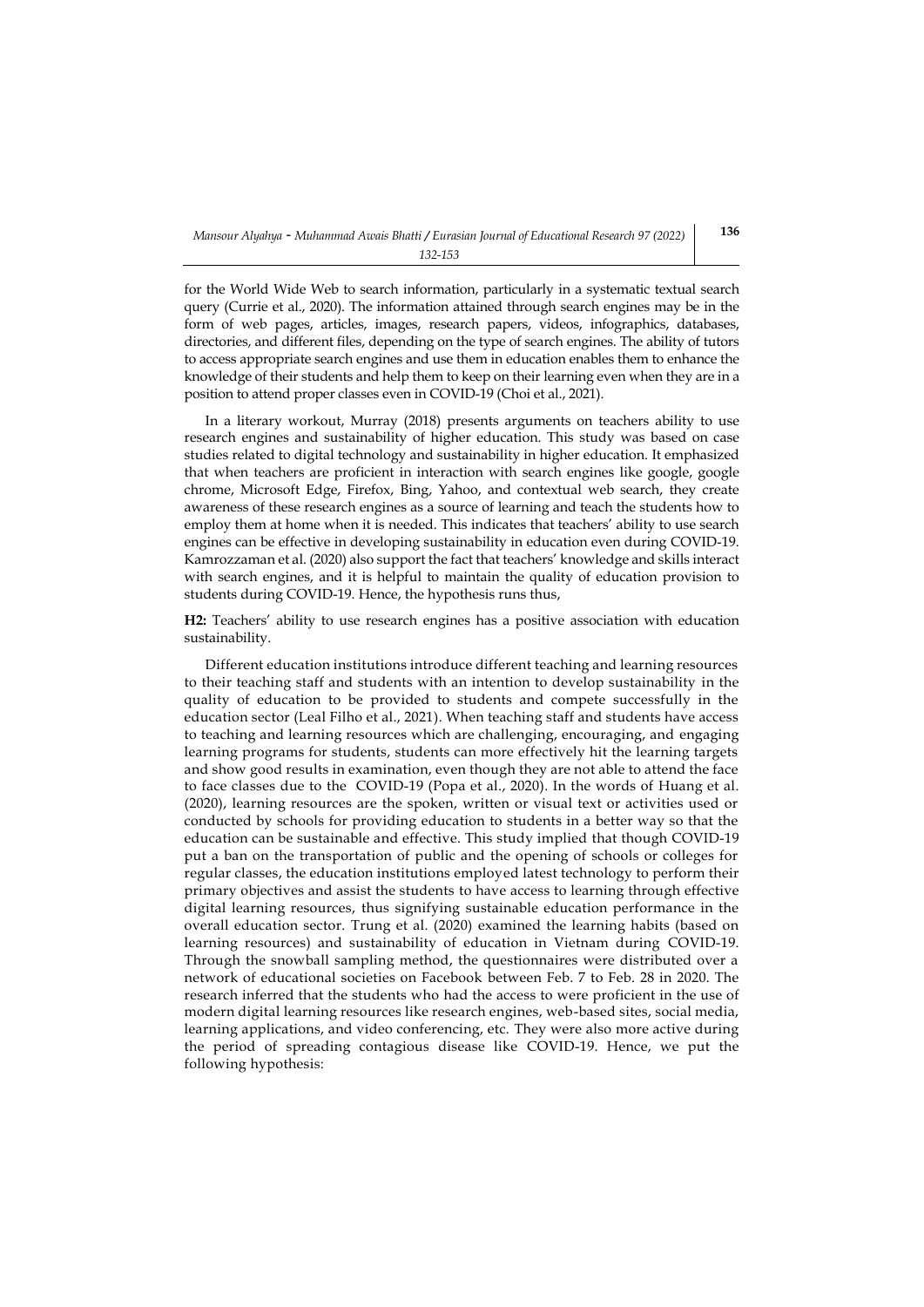**H3:** Students' access to learning resources has a positive association with education sustainability.

In the modern era, the age of digital technology, both middle and higher education institutions are engaged in online activities and also encourage these activities among their students to have better sustainable education [\(Adarkwah, 2021\)](#page-17-3). Since the beginning of the COVID-19 outbreak across countries, the education communities have been much affected. There has been felt a need to adopt the ways to continue education even though restrictions without being affected by the virus and its damages to health. In this situation, online activities whose basic objective was to promote distance learning played a key role in sustaining the education of students without affecting the quality of education [\(Adedoyin and Soykan \(2020\).](#page-17-4) [Zhu and Liu \(2020\)](#page-21-3) also integrated the relationship between students' access to online learning activities as an education strategy to mitigate the influences of COVID-19 on education sustainability. This research was based on the data from colleges and universities in China when it was inflicted by the contagious disease of COVID-19. This study examined online learning activities like online debates, real-world case studies, classroom newspapers, whiteboard teaching, trivia competition, comic strip, and video newscast and checked their role in education sustainability in students' education. The results indicated that the students who had the facility to engage and lead online learning activities had not been disturbed by the spread of COVID-19 as it helped them maintain the curricular activities with the same potential and to be prepared for the examination in future. Another research conducted b[y Ullah et al. \(2021\),](#page-21-4) in the education sector of China and Pakistan, also revealed that students' access to online learning activities developed sustainability in children's education during a health crisis. On the basis of the above discussion, the following hypothesis is drawn:

**H4:** Students' access to online learning activities has a positive association with education sustainability.

The behavior of educational institutions is indicated by decisions, policies, and strategies regarding the teaching methods, contents of courses, sources of learning, innovation, and learning context to the students. When institutions show supportive behavior towards the teaching staff and students in order to encourage them for better performance, the students are motivated to focus on their subject, their curricular courses, and co-curricular activities and have the opportunity to better use their learning skills. This ensured sustainability in students' education (Y[ıldırım, 2021](#page-21-5)). A study presented by [Cavus et al. \(2021\),](#page-18-12) aimed to investigate the relationship between institutional, educational support, social networking sites as learning resources and sustainability in education for the context of COVID-19 in Nigeria. This article was a systematic review of the studies which examined institutional support and the worth as well as the facility of social networking sites in the education sector. The study implies that the institutional support to the students in the form of providing them with the convenient resources of education and giving them a comfortable learning environment may develop awareness and skills in the students to use social networking sites. This assists the students to enhance their knowledge and carry on their study even after a health crisis in the form of COVID-19.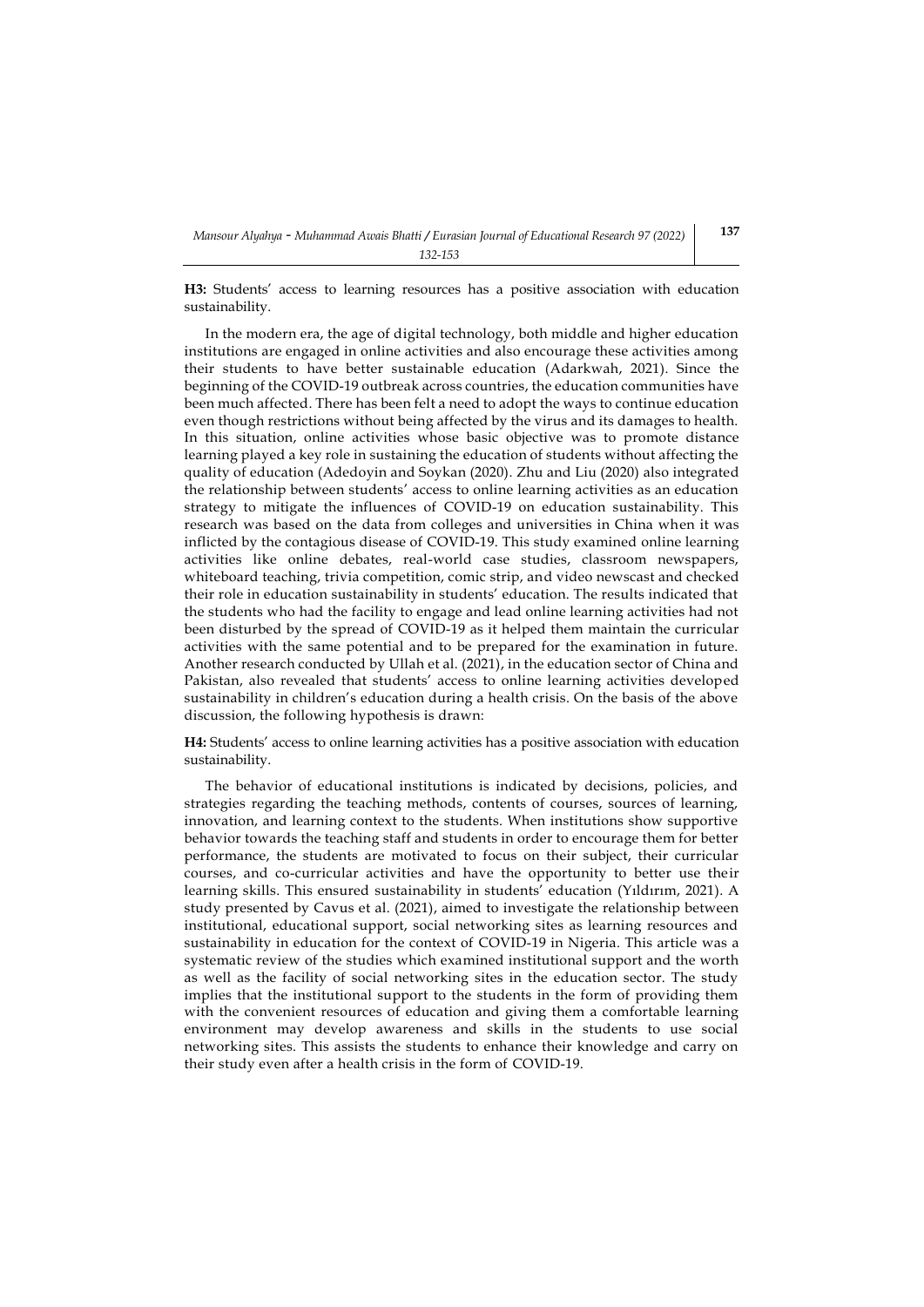A study by [Tran et al. \(2020\)](#page-21-6) throws light on the nexus among institutional support, student access and behavior to learning resources, and education sustainability during COVID-19. The study findings are based on the data from the original survey of 420 K6–12 students in Hanoi, Vietnam, with the differentiation of socio-economic statuses during the disease's outbreak. The findings show that high institutional support improves the relationship between student access and behavior to learning resources and education sustainability during COVID-19. Hence. A hypothesis can be drawn:

**H5:** Institutional support plays a moderating role between students' access to learning resources and educational sustainability.

A study was conducted by [Khan et al. \(2021\),](#page-19-7) during June–August 2020, in order to investigate the role of institutional support and students' access to online learning activities in education sustainability in the context of COVID-19. For this study, the quantitative approach was employed, and data from 184 university students of National Capital Territory (NCT) of Delhi, India, namely Delhi University, Guru Gobind Singh Indraprastha University and Jamia Millia Islamia (Central University), were acquired via an online questionnaire. This research study was conducted during June–August 2020. The study implied that when educational institutions provide support (financial, cognitive, or emotive support) to students, the students may have access to and ability to get engaged in online learning activities and thereby, they can sustain their education at home. Another research carried out by [Torres Martín et al. \(2021\)](#page-21-7) examined institutional support, virtual learning, and educational sustainability. The relevant data were collected from the students at the Faculty of Education Sciences of the University of Granada in 2nd semester of 2019– 2020. The study showed that when educational institutions showed supportive behavior towards students helping them in getting an education, they held access to online learning activities such as real-world case studies, online debates, whiteboard teaching, classroom newspapers, trivia competition, comic strip, and video newscast. This assured education sustainability. That is why, we may say

*H6: Institutional support plays a moderating role between students' access to online learning activities and educational sustainability.*

## **Methodology**

#### *Research Design*

This study investigated the impact of teachers' ability to the usage of LMS and research engine and students' facilities to access online learning activities and learning resources on education sustainability and also examined the moderating role of institutional support among the linkage of students' access to online learning activities, students' access to learning resources and education sustainability of private and public in Saudi Arabia.

Figure 1 given below shows the framework of the study.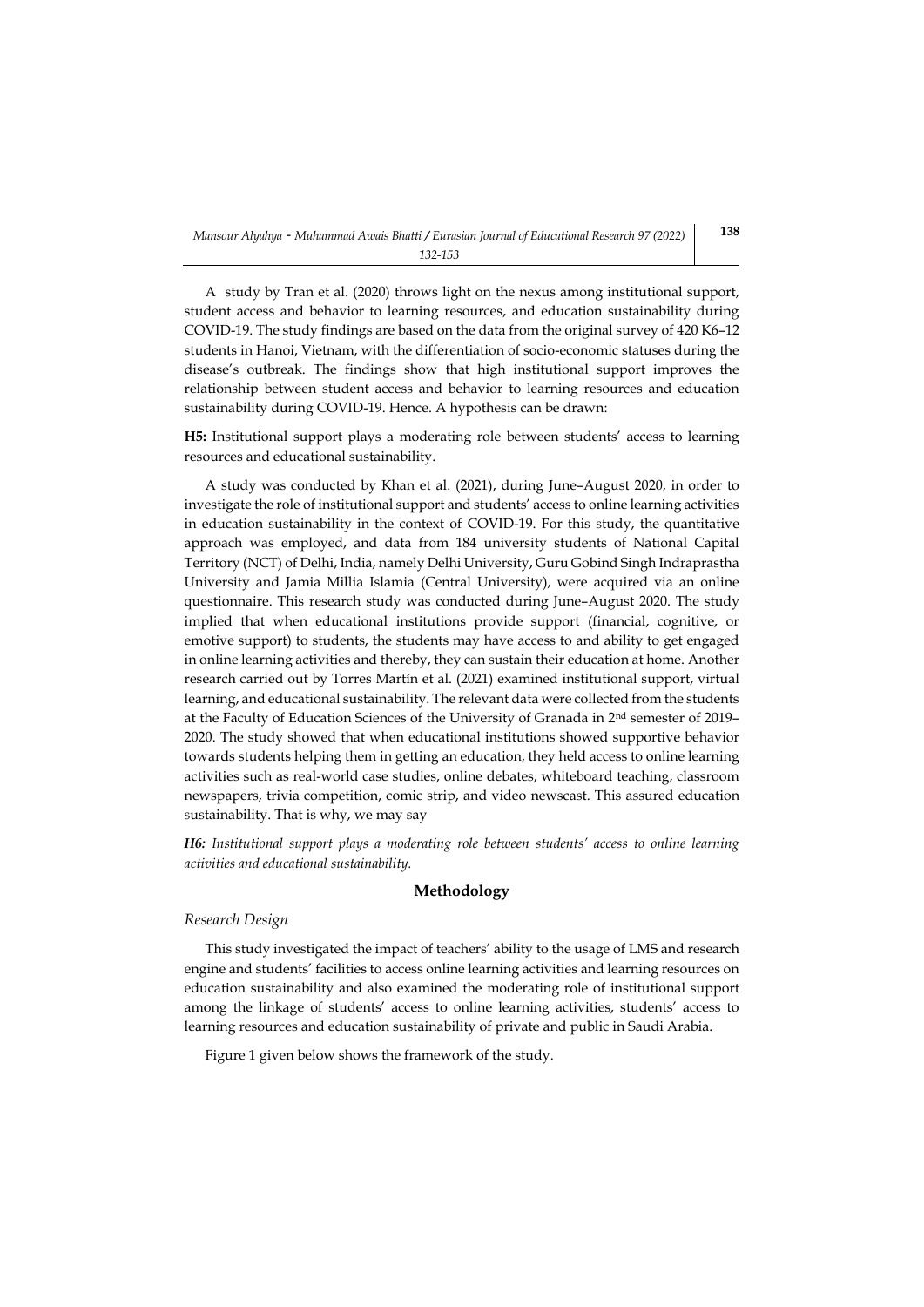



## *Research instrument and procedure*

The current study used survey questionnaires to gather the data adapted from the studies of [Sobaih et al. \(2021\)](#page-20-8) hand [Almazova et al. \(2020\).](#page-17-5) The questions related to the teachers' ability to use LMS and research engine and institutional support were asked from the teachers while the questions related to the students' access to online learning activities and learning resources and education sustainability were asked from the students.

This study selected four predictors such as teachers' ability to the usage of LMS (TAULMS) with six items extracted fro[m Almazova et al. \(2020\)](#page-17-5), teachers' ability research engine (TAURE) with four items, and also extracted from the study of [Almazova et al.](#page-17-5)  (2020). In addition, students' access to online learning activities (SAOLA) with five items taken from [Almazova et al. \(2020\)](#page-17-5) and students' access to learning resources (SALR) with four items taken from [Sobaih et al. \(2021\).](#page-20-8) Moreover, institutional support (IS) has been used as the moderating variable with five items also taken fro[m Almazova et al. \(2020\),](#page-17-5) and education sustainability (ES) has been taken as a predictive variable with five items taken fro[m Sobaih et al. \(2021\).](#page-20-8) These measurements are given in Table 1.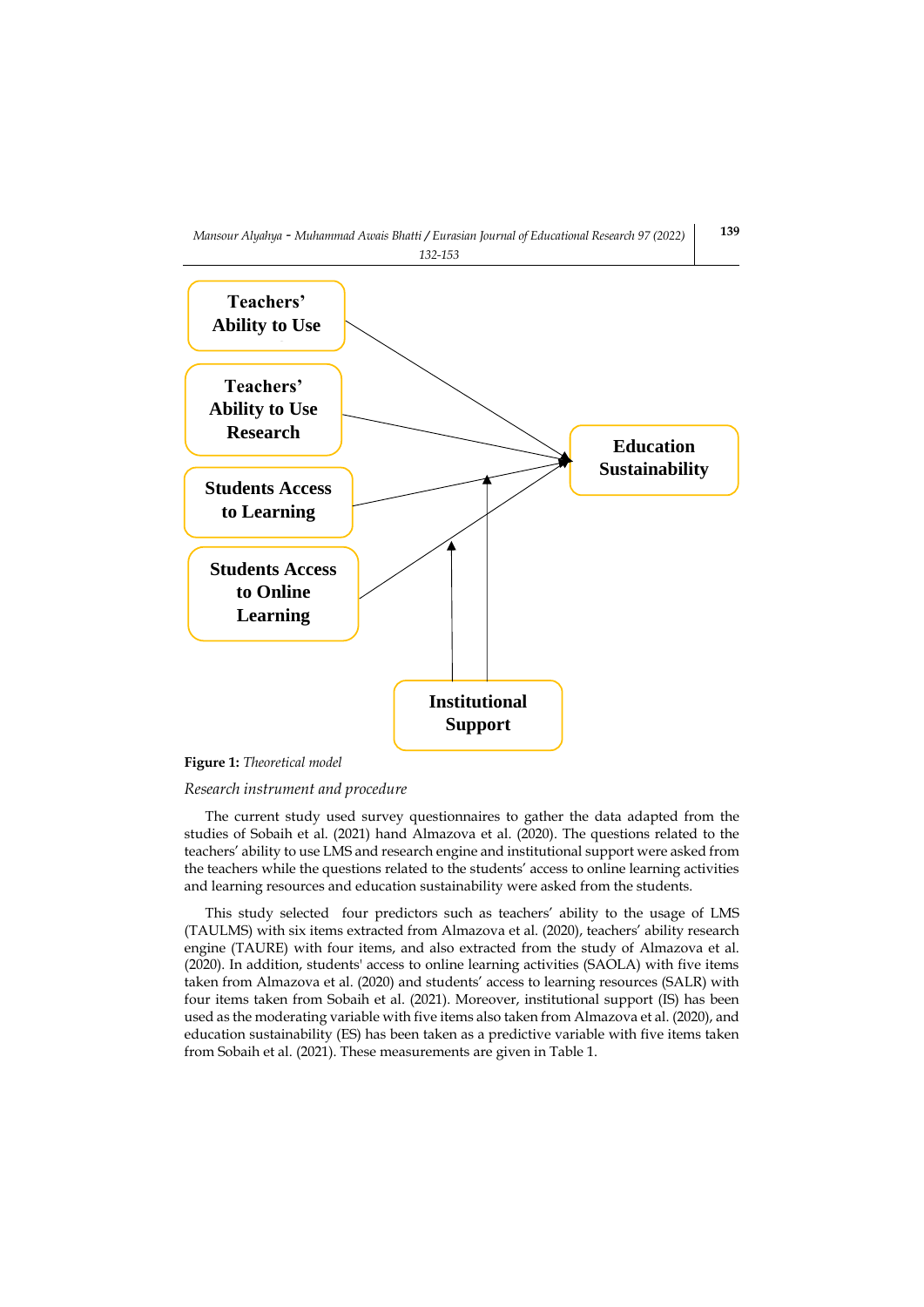# **Table 1**

| Measurements                                      |                   |                                                                                                                     |                            |
|---------------------------------------------------|-------------------|---------------------------------------------------------------------------------------------------------------------|----------------------------|
| Variables                                         | Items             | <b>Statements</b>                                                                                                   | <b>Sources</b>             |
| Teachers' Ability to TAULMS1<br>use LMS           |                   | "I have sufficient knowledge and skill to<br>use e-teaching during the COVID-19<br>pandemic."                       | (Almazova et<br>al., 2020) |
|                                                   | <b>TAULMS2</b>    | "I have experience in using e-learning."                                                                            |                            |
|                                                   | <b>TAULMS3</b>    | "I prefer conventional learning than e-<br>learning."                                                               |                            |
|                                                   | <b>TAULMS4</b>    | "I need to learn how to use my computer<br>for e-learning."                                                         |                            |
|                                                   | TAULMS5           | The use of e-learning during this pandemic<br>is not convenient for me."                                            |                            |
|                                                   | TAULMS6           | "My discipline is suitable for e-learning."                                                                         |                            |
| Teachers' Ability to<br>use Research Engine       | TAURE1            | "I feel enough computer literacy skills."                                                                           | (Almazova et<br>al., 2020) |
|                                                   |                   | "The preparation of electronic education<br>TAURE2 content using research engines is not much<br>time-consuming."   |                            |
|                                                   | TAURE3            | "I feel the need to be taught how to work in<br>a digital educational environment."                                 |                            |
|                                                   | TAURE4            | "It is not difficult to adopt new teaching<br>methods using research engines within<br>days."                       |                            |
| Student Assess to<br>Online Learning<br>Activates | SAOLA1            | "I have sufficient knowledge and skill in the $(Almaxova et$<br>use of e-learning during the COVID-19<br>pandemic." | al., 2020)                 |
|                                                   | SAOLA2            | "I can assess the platforms chosen for e-<br>learning."                                                             |                            |
|                                                   | SAOLA3            | "I have not to face technological problems<br>when assessing the electronic educational<br>process."                |                            |
|                                                   | SAOLA4            | "I experience psychological comfort<br>studying online during the COVID-19<br>pandemic."                            |                            |
|                                                   | SAOLA5            | "I have devices/high-speed Internet<br>connection for the use of e-learning."                                       |                            |
| <b>Student Assess to</b><br>Learning Resources    | SALR1             | "I access to adequate learning resources<br>relevant to the course."                                                | (Sobaih et al.,<br>2021)   |
|                                                   | SALR <sub>2</sub> | "The course/s facilitates discussions and<br>assignments or project work."                                          |                            |
|                                                   | SALR3             | "I was provided with sufficient information<br>to get on with my studies."                                          |                            |
|                                                   | SALR4             | "I did find the design of the course/s<br>interesting."                                                             |                            |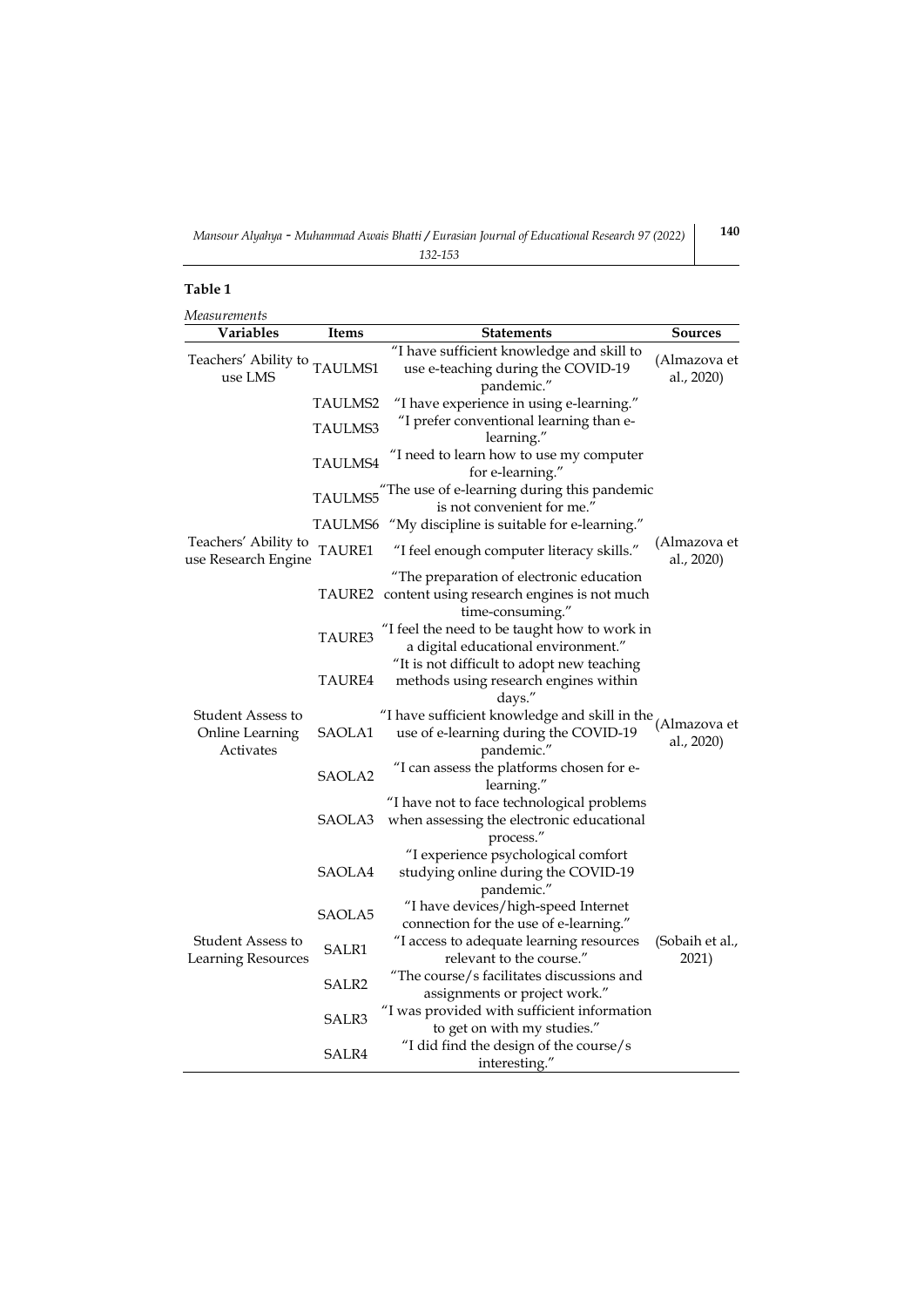*Mansour Alyahya - Muhammad Awais Bhatti / Eurasian Journal of Educational Research 97 (2022) 132-153*

| Variables      | <b>Items</b>    | <b>Statements</b>                                       | Sources         |
|----------------|-----------------|---------------------------------------------------------|-----------------|
| Institutional  |                 | "The University provides technical support (Almazova et |                 |
| Support        | IS1             | for e-learning."                                        | al., 2020)      |
|                | IS <sub>2</sub> | "The platforms chosen by the University to              |                 |
|                |                 | support e-learning are easy to use."                    |                 |
|                |                 | "The platforms chosen by the University                 |                 |
|                | IS <sub>3</sub> | include the necessary features and functions            |                 |
|                |                 | I need."                                                |                 |
|                |                 | "There are enough and clear                             |                 |
|                | IS4             | instructions/training about how to organize             |                 |
|                |                 | a digital educational process from the                  |                 |
|                |                 | institution."                                           |                 |
|                | IS <sub>5</sub> | "I receive a satisfactory and timely response           |                 |
|                |                 | from the IT services staff."                            |                 |
| Education      | ES1             | "The class interactions online support                  | (Sobaih et al., |
| Sustainability |                 | enhances my learning experience."                       | 2021)           |
|                | ES <sub>2</sub> | "I feel a greater sense of community with               |                 |
|                |                 | class peers."                                           |                 |
|                | ES3             | "I have learned a great deal from peers                 |                 |
|                |                 | through the online interactive activities."             |                 |
|                | ES4             | "I feel encouraged to learn more about the              |                 |
|                |                 | subject through the online activities."                 |                 |
|                | ES <sub>5</sub> | "I enjoyed the activities because they helped           |                 |
|                |                 | to understand the subject better."                      |                 |

#### *Research sample*

The current research selected teachers and students from ten private and public universities of Saudi Arabia as study's respondents. Using simple random sampling method, 500 students and 530 teachers were selected as respondents. A total of 500 surveys were sent to the respondents by mail and through personal visits. After twenty days, only 290 valid responses were returned, representing about 58.0 percent response rate.

### *Data Analysis*

The current paper used the smart-PLS to analyze the data. The study used the PLS-SEM because it is the best statistical tool that operates perfectly in even larger sample size and complex framework used by researchers [\(Hair Jr et al., 2021\)](#page-19-8).

## **Findings**

The results show the convergent validity which highlights the association between the items of the study. The items correlation was examined using "Alpha, composite reliability (CR), factor loadings and average variance extracted (AVE)." The figures in Table 2 indicate that CR and Alpha values are greater than 0.70 and the loadings and AVE values are greater than 0.50. These figures exposed valid convergent validity and the high association between items. Table 2 shows convergent validity findings.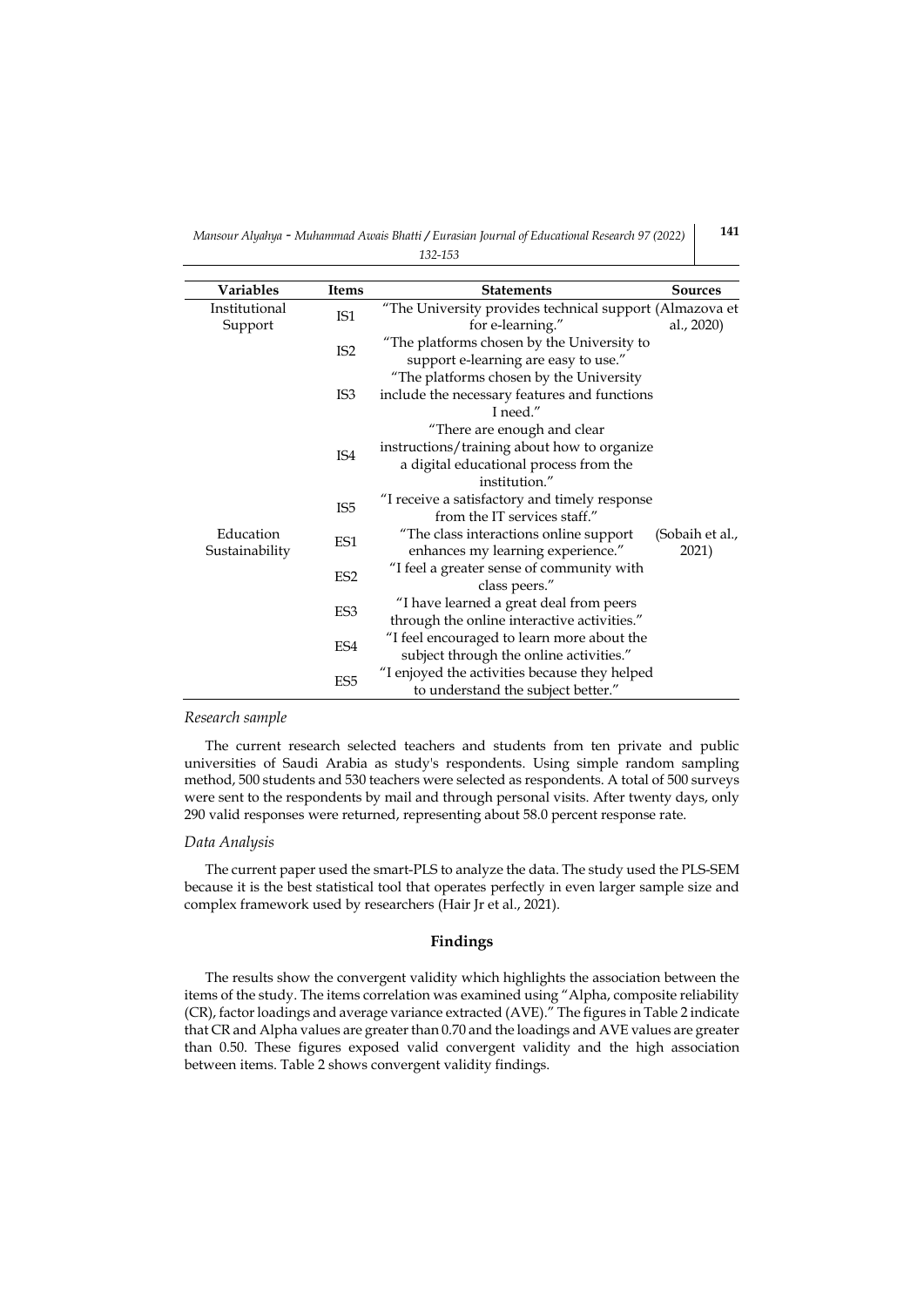## **Table 2**

*Convergent validity*

| Constructs                                     | Items              |       | Loadings Alpha CR AVE |
|------------------------------------------------|--------------------|-------|-----------------------|
| <b>Education Sustainability</b>                | ES1                | 0.862 | 0.889 0.918 0.693     |
|                                                | ES <sub>2</sub>    | 0.827 |                       |
|                                                | ES <sub>3</sub>    | 0.816 |                       |
|                                                | ES <sub>4</sub>    | 0.836 |                       |
|                                                | ES <sub>5</sub>    | 0.820 |                       |
| <b>Institutional Support</b>                   | IS <sub>1</sub>    | 0.854 | 0.920 0.939 0.756     |
|                                                | IS <sub>2</sub>    | 0.865 |                       |
|                                                | IS3                | 0.869 |                       |
|                                                | IS <sub>4</sub>    | 0.884 |                       |
|                                                | IS <sub>5</sub>    | 0.875 |                       |
| Students' Assess to Learning Resources         | SALR1              | 0.907 | 0.881 0.918 0.738     |
|                                                | SALR2              | 0.805 |                       |
|                                                | SALR3              | 0.853 |                       |
|                                                | SALR4              | 0.868 |                       |
| Students' Assess to Online Learning Activities | SAOLA1             | 0.955 | 0.970 0.977 0.894     |
|                                                | SAOLA <sub>2</sub> | 0.927 |                       |
|                                                | SAOLA3             | 0.962 |                       |
|                                                | SAOLA4             | 0.918 |                       |
|                                                | SAOLA5             | 0.964 |                       |
| Teachers' Ability to Use LMS                   | <b>TAULMS1</b>     | 0.743 | 0.814 0.860 0.505     |
|                                                | <b>TAULMS2</b>     | 0.700 |                       |
|                                                | <b>TAULMS3</b>     | 0.722 |                       |
|                                                | TAULMS4            | 0.701 |                       |
|                                                | <b>TAULMS5</b>     | 0.709 |                       |
|                                                | <b>TAULMS6</b>     | 0.688 |                       |
| Teachers' Ability to Use Research Engines      | <b>TAURE1</b>      | 0.974 | 0.944 0.962 0.863     |
|                                                | TAURE2             | 0.783 |                       |
|                                                | <b>TAURE3</b>      | 0.972 |                       |
|                                                | <b>TAURE4</b>      | 0.973 |                       |

The results also show the discriminant validity which highlighted the association between the variables. The variables correlation was examined using "Fornell Larcker, cross-loadings, and Heterotrait Monotrait (HTMT) ratio." Firstly, Fornell Larcker was used, and the findings revealed that the first value was larger than the other values that showed relationships with variable itself was larger than the other variables. These figures exposed valid discriminant validity and the low association between variables. Table 3 shows Fornell Larcker findings.

# **Table 3**

| Fornell Larcker |       |       |             |              |               |              |
|-----------------|-------|-------|-------------|--------------|---------------|--------------|
|                 | ES    | IS    | <b>SALR</b> | <b>SAOLA</b> | <b>TAULMS</b> | <b>TAURE</b> |
| ES              | 0.832 |       |             |              |               |              |
| IS              | 0.404 | 0.870 |             |              |               |              |
| <b>SALR</b>     | 0.516 | 0.428 | 0.859       |              |               |              |
| SAOLA           | 0.417 | 0.427 | 0.478       | 0.945        |               |              |
| <b>TAULMS</b>   | 0.197 | 0.162 | 0.138       | 0.251        | 0.711         |              |
| TAURE           | 0.495 | 0.379 | 0.235       | 0.483        | 0.111         | 0.929        |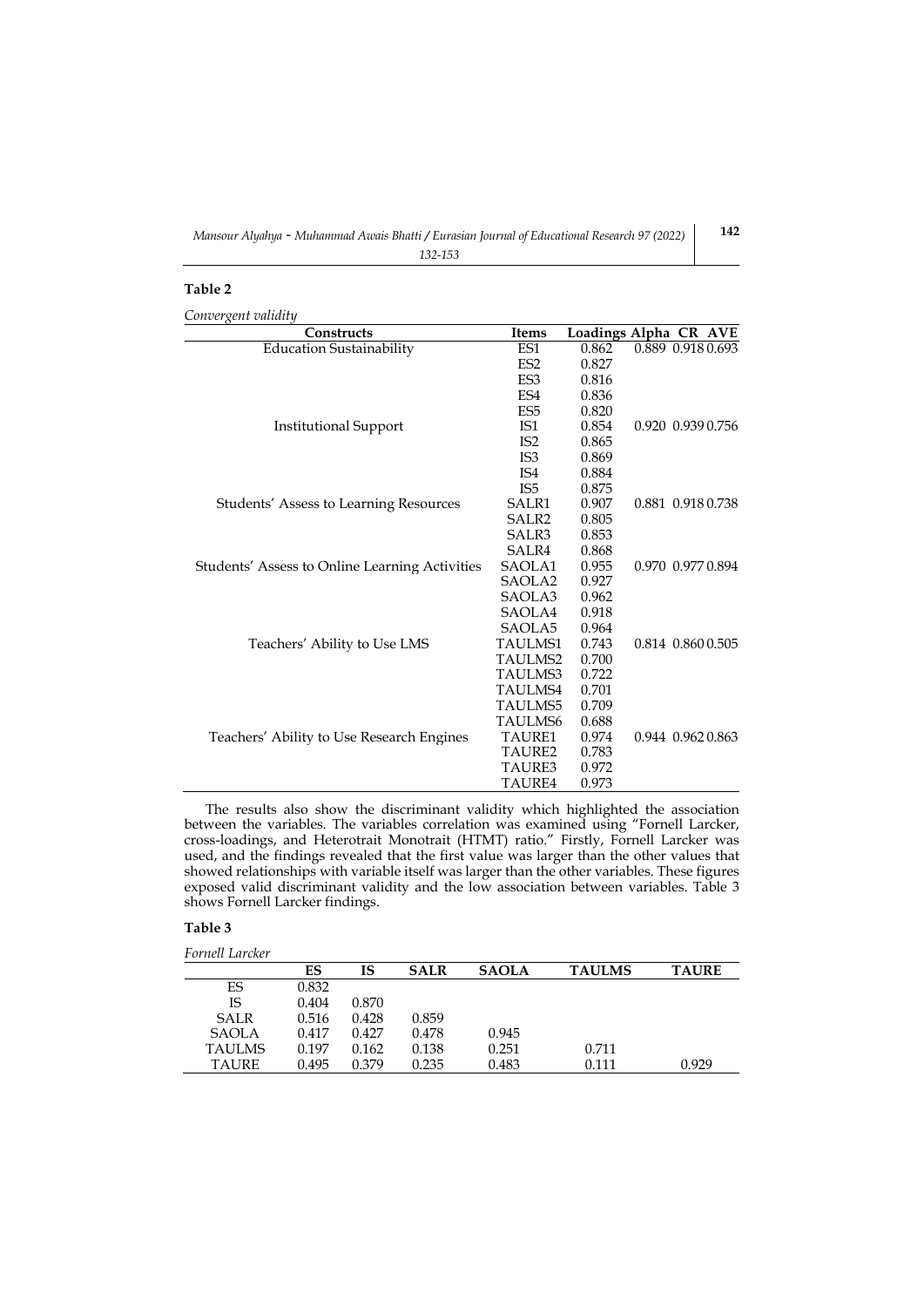Secondly, cross-loading was used, and findings revealed that values linked with the current variable were larger than the values of other variables that showed relationships with the variable itself were larger than the other variables. These figures exposed valid discriminant validity and the low association between variables. Table 4 shows cross-loadings findings.

## **Table 4**

*Cross-loadings*

|                    | ES    | IS       | <b>SALR</b> | <b>SAOLA</b> | <b>TAULMS</b> | <b>TAURE</b> |
|--------------------|-------|----------|-------------|--------------|---------------|--------------|
| ES1                | 0.862 | 0.366    | 0.449       | 0.329        | 0.213         | 0.396        |
| ES <sub>2</sub>    | 0.827 | 0.329    | 0.440       | 0.389        | 0.151         | 0.374        |
| ES <sub>3</sub>    | 0.816 | 0.297    | 0.369       | 0.296        | 0.127         | 0.389        |
| ES <sub>4</sub>    | 0.836 | 0.346    | 0.410       | 0.322        | 0.150         | 0.398        |
| ES <sub>5</sub>    | 0.820 | 0.337    | 0.468       | 0.388        | 0.171         | 0.490        |
| IS1                | 0.337 | 0.854    | 0.327       | 0.354        | 0.172         | 0.284        |
| IS <sub>2</sub>    | 0.319 | 0.865    | 0.342       | 0.357        | 0.152         | 0.297        |
| IS3                | 0.301 | 0.869    | 0.384       | 0.370        | 0.137         | 0.342        |
| IS4                | 0.373 | 0.884    | 0.397       | 0.372        | 0.115         | 0.354        |
| IS <sub>5</sub>    | 0.406 | 0.875    | 0.403       | 0.397        | 0.132         | 0.364        |
| SALR1              | 0.467 | 0.379    | 0.907       | 0.395        | 0.143         | 0.723        |
| SALR <sub>2</sub>  | 0.387 | 0.380    | 0.805       | 0.353        | 0.092         | 0.676        |
| SALR3              | 0.460 | 0.342    | 0.853       | 0.438        | 0.122         | 0.753        |
| SALR4              | 0.453 | 0.375    | 0.868       | 0.450        | 0.115         | 0.716        |
| SAOLA1             | 0.377 | 0.416    | 0.448       | 0.955        | 0.215         | 0.444        |
| SAOLA <sub>2</sub> | 0.396 | 0.392    | 0.459       | 0.927        | 0.270         | 0.468        |
| SAOLA3             | 0.402 | 0.407    | 0.448       | 0.962        | 0.216         | 0.456        |
| SAOLA4             | 0.396 | 0.391    | 0.453       | 0.918        | 0.268         | 0.464        |
| SAOLA5             | 0.399 | 0.412    | 0.451       | 0.964        | 0.216         | 0.452        |
| TAULMS1            | 0.123 | 0.004    | 0.029       | 0.053        | 0.743         | 0.000        |
| TAULMS2            | 0.218 | 0.288    | 0.150       | 0.282        | 0.700         | 0.136        |
| TAULMS3            | 0.092 | 0.107    | 0.107       | 0.276        | 0.722         | 0.098        |
| TAULMS4            | 0.109 | 0.126    | 0.151       | 0.204        | 0.701         | 0.125        |
| <b>TAULMS5</b>     | 0.097 | 0.020    | 0.046       | 0.079        | 0.709         | 0.027        |
| TAULMS6            | 0.110 | $-0.027$ | 0.057       | 0.088        | 0.688         | 0.037        |
| TAURE1             | 0.454 | 0.337    | 0.763       | 0.447        | 0.109         | 0.974        |
| TAURE <sub>2</sub> | 0.468 | 0.382    | 0.796       | 0.438        | 0.091         | 0.783        |
| TAURE3             | 0.458 | 0.343    | 0.760       | 0.450        | 0.103         | 0.972        |
| TAURF4             | 0.448 | 0.340    | 0.768       | 0.452        | 0.108         | 0.973        |

Thirdly, the HTMT ratio was used, and the findings revealed that the values of the HTMT ratio were lower than 0.85. These figures exposed valid discriminant validity and the low association between variables. Table 5 shows HTMT ratio findings.

### **Table 5**

*Heterotrait Monotrait ratio*

|              | ES    | IS    | <b>SALR</b> | <b>SAOLA</b> | <b>TAULMS</b> | <b>TAURE</b> |
|--------------|-------|-------|-------------|--------------|---------------|--------------|
| ES           |       |       |             |              |               |              |
| IS           | 0.440 |       |             |              |               |              |
| <b>SALR</b>  | 0.578 | 0.475 |             |              |               |              |
| <b>SAOLA</b> | 0.446 | 0.450 | 0.515       |              |               |              |
| TAULMS       | 0.202 | 0.166 | 0.146       | 0.256        |               |              |
| <b>TAURE</b> | 0.536 | 0.404 | 0.714       | 0.504        | 0.113         |              |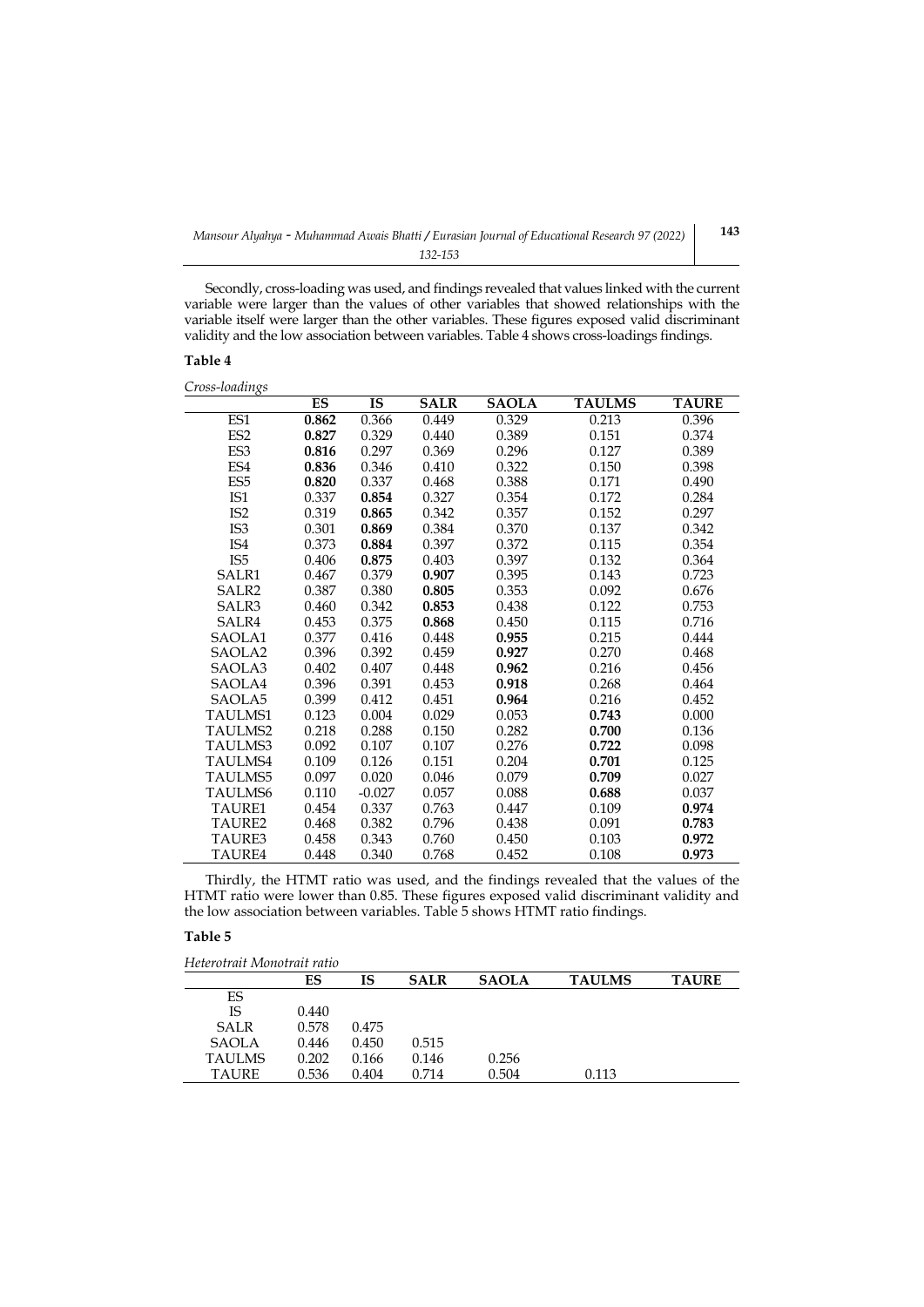



**Figure 2:** *Measurement model assessment*

The results indicated that teachers' ability to use LMS and research engine and students' access to online learning activities and learning resources made a positive impact on the education sustainability of private and public universities in Saudi Arabia and thus H1, H2, H3, and H4 were accepted. The results also exposed that institutional support significantly moderates among the linkage of students' access to online learning activities and education sustainability of private and public universities in Saudi Arabia. Hence, the H6 was also accepted. Table 6 shows the direct and indirect association between the variables.

## **Table 6**

| A path analysis            |       |       |                     |          |          |       |
|----------------------------|-------|-------|---------------------|----------|----------|-------|
| Relationships              | Beta  | S.D.  | <b>T</b> Statistics | P Values | L.L.     | U.L.  |
| $IS \rightarrow FS$        | 0.210 | 0.064 | 3.277               | 0.001    | 0.095    | 0.319 |
| $SAI.R \rightarrow FS$     | 0.213 | 0.088 | 2.412               | 0.009    | 0.061    | 0.369 |
| $SAI$ R*IS -> ES           | 0.032 | 0.057 | 0.556               | 0.290    | $-0.083$ | 0.100 |
| $SAOLA \rightarrow FS$     | 0.156 | 0.066 | 2.353               | 0.010    | 0.033    | 0.260 |
| $SAOI.A*IS \rightarrow ES$ | 0.127 | 0.064 | 2.004               | 0.024    | 0.023    | 0.226 |
| TAULMS -> ES               | 0.084 | 0.051 | 1.656               | 0.048    | 0.022    | 0.185 |
| TAURE -> FS                | 0.172 | 0.083 | 2.085               | 0.020    | 0.012    | 0.286 |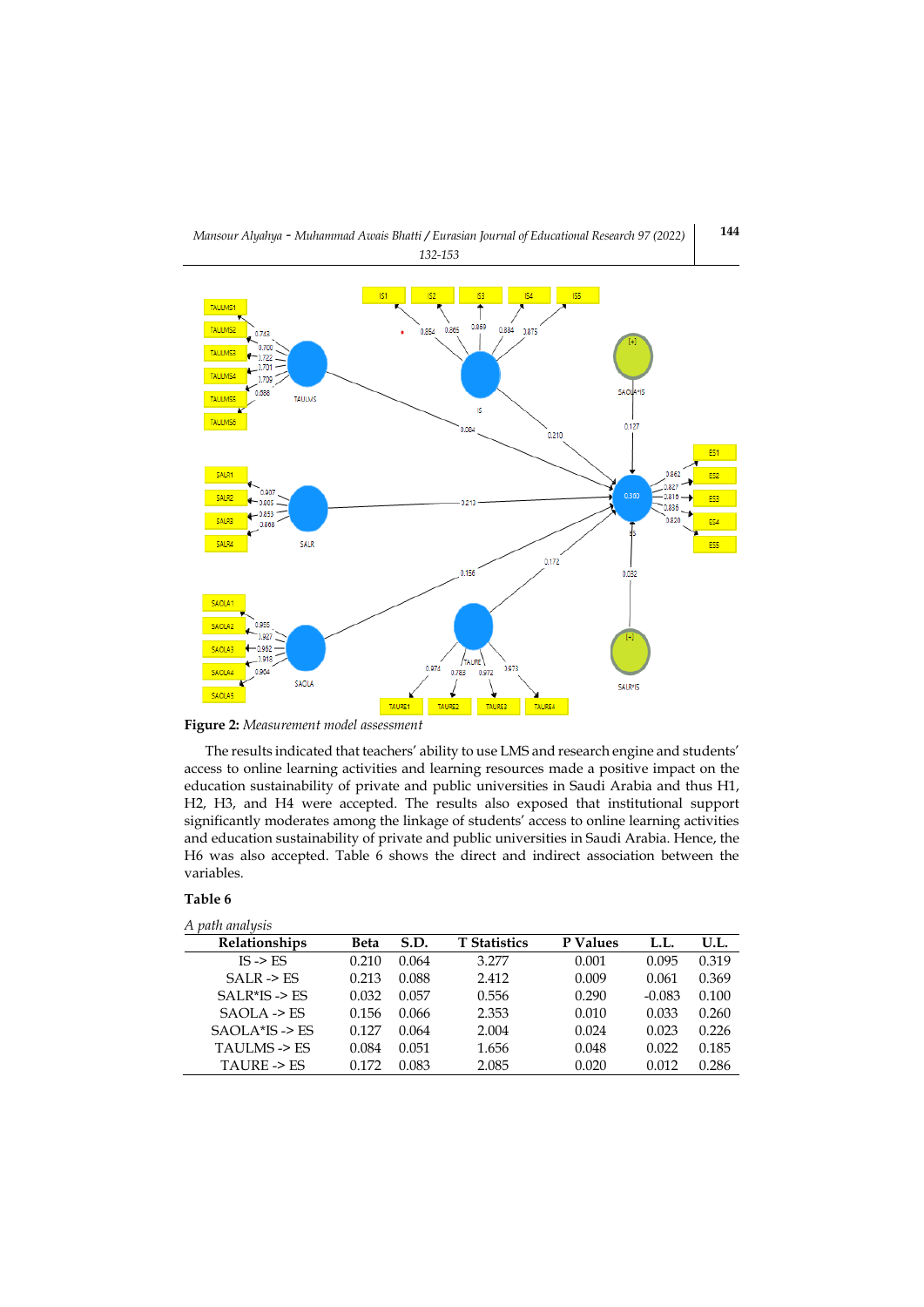Figure 3 shows the structural model assessment of the variables of the study. Figure 4 and Figure 5 depicts graphically the SD and Mean of Students' Assess to Learning Resources (SALR) and Students' Assess to Online Learning Activities (SAOLA) respectively to exemplify the relationships.



IS at Mean

IS at +1 SD



IS at -1 SD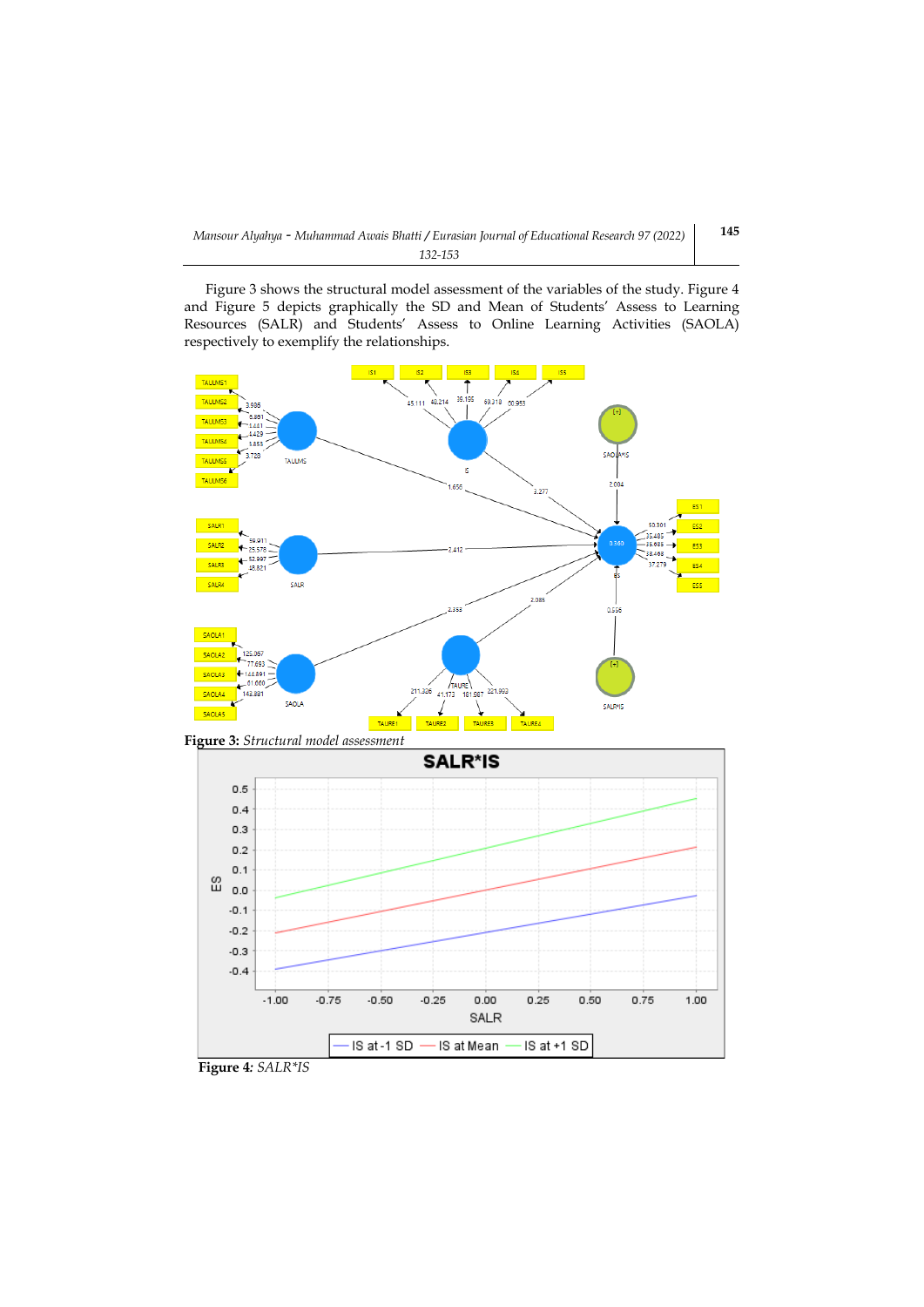## *Mansour Alyahya - Muhammad Awais Bhatti / Eurasian Journal of Educational Research 97 (2022) 132-153*



# **Discussion and Implications**

The study results have indicated that teachers' ability to use LMS has a positive association with education sustainability during COVID-19. These results are also supported by a recent study o[f Maqsood et al. \(2021\),](#page-19-9) which states that teachers who have the ability to access the LMS from a digital device of their choice such as smartphone, tablet, desktop, and laptop, can easily understand the user interface. They have the ability to navigate, to view and track the online training practices and to judge if they are effective or any adjustment is required. They can also provide the learning facility to students 24/7 without any unnecessary break, guide them in a better way, and train them even without the regular personal classes. Hence, the teachers' ability to use the LMS develops education sustainability even during any pandemic. These results are also supported by the previous study of [Rodriguez-Segura et al. \(2020\),](#page-20-9) which shows that the interaction with and use of the LMS and its effectiveness in developing sustainability in education in both normal situations and during a pandemic, require teachers' ability specific to LMS like the knowledge of appropriate LMSs like Moodle, Blackboard Learn, Schoology, TalentLMS, eFront, and iSpring Learn and to interact and use selected LMSs for teaching and to train the students even at home, there will be no barrier or deficiency in education.

The study results have revealed that teachers' ability to use research engines has a positive association with education sustainability during COVID-19. These results agree with the study of [Sáiz-Manzanares et al. \(2020\),](#page-20-10) which reveals that the search engines are the software system through which information about any point or subject can be obtained in a systematic manner. The teachers who are proficient in using different search engines like google, google chrome, Microsoft Edge, Firefox, Bing, Yahoo, and contextual web search, create awareness in their students to use these search engines at the time of need when they are unable to have guidance from teachers or course of study. So, teachers' ability to use search engines develops education sustainability in pandemics like COVID-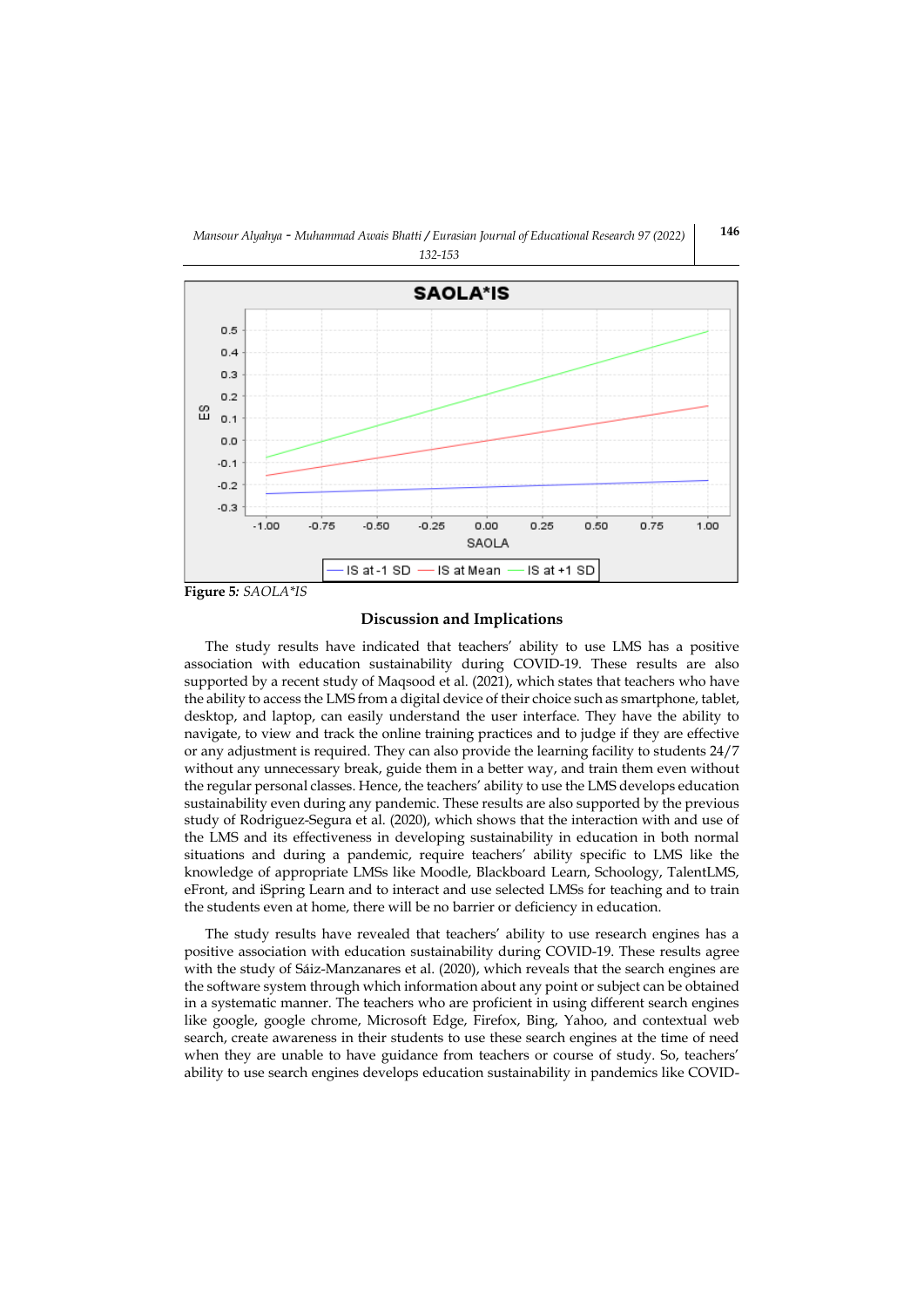19. These results are also in line with the previous study o[f Ifijeh and Yusuf \(2020\),](#page-19-10) which states that the educational institutions where the teachers have the knowledge and abilities to use search engines to facilitate teaching and learning for the students are found to have shown sustainable performance even during COVID-19 when the educational institutions like many other corporations have been closed or banned to carry their practices as usual.

The study results have also shown that students' access to learning resources has a positive association with education sustainability during COVID-19. These results agree with the study of [Sobaih et al. \(2021\)](#page-20-8), which reveals that the students' access to a large number of effective learning resources like textbooks, lectures, speeches, performances, multimedia, and course content based audios, videos, images, and animations, enhances the information and knowledge among students, solve learning problems, reduce doubts, clarify things, and fulfil curiosity. Thus, in COVID-19, students' access to learning resources enhances education sustainability. These results are also supported by the past study of [Portillo et al. \(2020\),](#page-20-11) which indicates that the educational institutions where students are provided with effective learning resources like the course of study, training practices, social media interaction, use of websites, and online learning conferences, the students need not worry about improving their learning the particular subjects and performing well even during a severe pandemic which restricts regular classes.

The study results have indicated that students' access to online learning activities has a positive association with education sustainability during COVID-19. These results are also supported by the recent study of [Iyengar \(2020\),](#page-19-11) which highlights that the educational institutions where the students have access to online learning activities like real-world case studies, online debates, whiteboard teaching, classroom newspapers, trivia competition, comic strip, and video newscast, are more successful in getting improved results from them. This develops sustainability in education even during pandemics like COVID-19. These results match with the study of [Zhuang et al. \(2021\)](#page-21-8), which shows that students' success and their engagement in the online learning activities prepare the students for tough periods like COVID-19 when they are not free to attend the regular lectures delivered in classrooms in education institutions. Thus, there is sustainability in education.

The results have revealed that institutional support does not play a moderating role between students' access to learning resources and education sustainability during COVID-19. These results are also in line with the past study of [Alam and Asimiran \(2021\),](#page-17-6) which reveals that when an institution does not provide the effective support to its tutors and students in teaching and learning, respectively, it becomes difficult for the students to have access to effective learning resources, and also creates consistency in the quality education provision to the students. Thus, it does not improve the contribution of students' participation in the utilization of effective learning resources into the education sustainability development. The results have revealed that institutional support plays a moderating role between students' access to online learning activities and education sustainability during COVID-19. These results are also in line with the past study o[f Krishnamurthy \(2020\),](#page-19-12) which shows that the educational institutions where the education management and tutors have polite behavior and supportive conduct to students, there is improvement in students' access to online learning activities and sustainability in education. Thus, it improves the association between students' access to online learning activities and sustainability.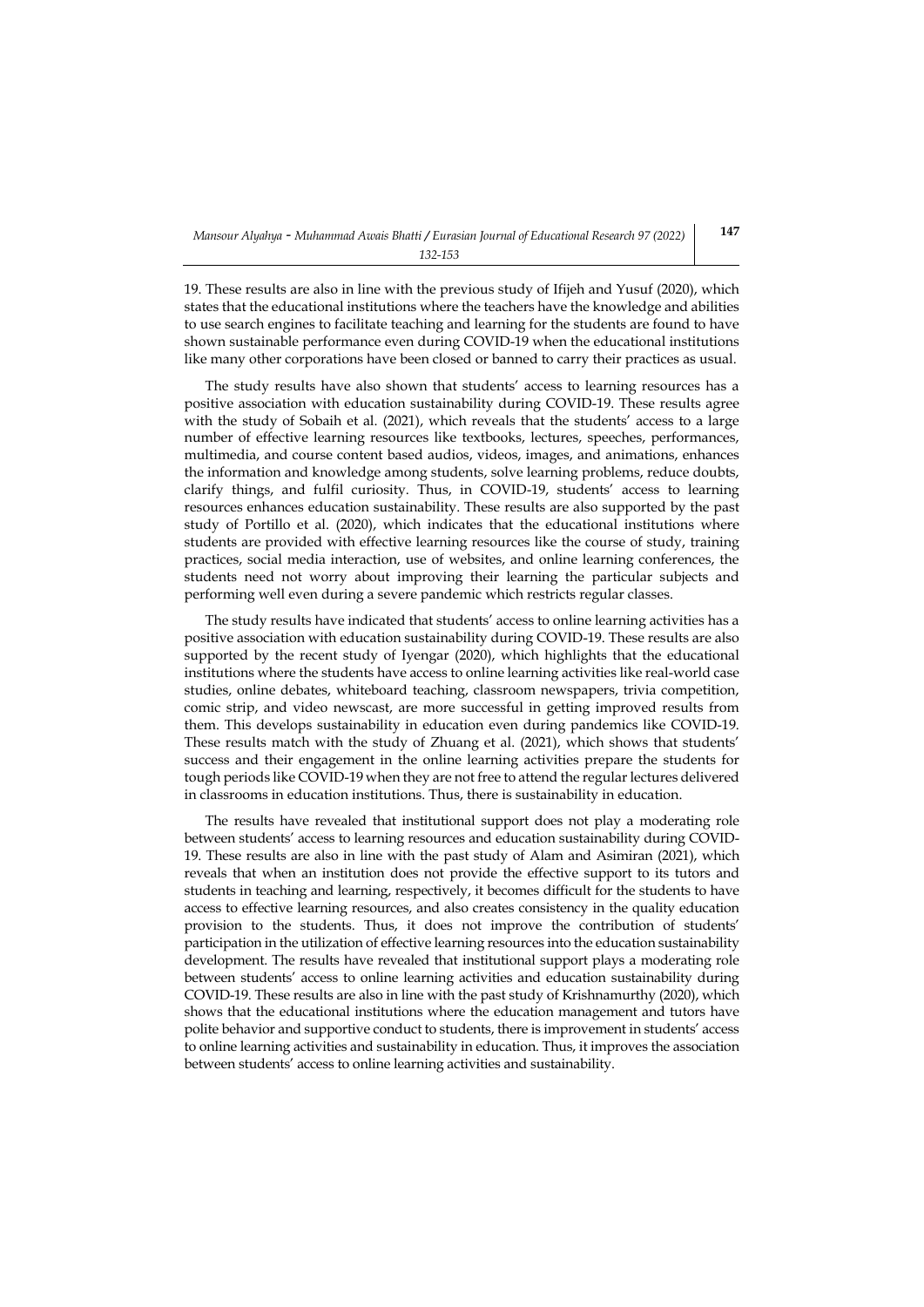#### *132-153*

## **Conclusion, Implications and Limitations**

The aim of the current article was to secure the education sector from the adverse impacts of COVID-19 with the context of the education sector of Saudi Arabia, a severely inflicted economy. The motive of the authors was to check the contribution of teachers' ability to use LMS, teachers' ability to use research engines, students' access to learning resources and students' access to online learning activities in education sustainability. The objective was also to determine the place of institutional education support between students' access to learning resources and students' access to online learning activities and educational sustainability. Questionnaires were designed, and the survey was conducted to the Saudi Arabian education system to search for the impacts of teachers' ability to use LMS and research engines, students' access to learning resources and to online learning activities and institutional support on education sustainability. The study concluded that when the teachers have the knowledge and skills to use LMS for operating, monitors and evaluating education processes, it is convenient to develop education sustainability in COVID-19. Similarly, in case teachers have the ability to interact with or use the search engines, they bring improvement in teaching methods so they can sustain education during COVID-19. The study indicated that students who have access to effective learning resources which can facilitate distance education sustain their education despite the COVID-19. Likewise, students having an approach to online learning activities initiated by their schools can better perform in education even in COVID-19. The study concluded that institutional support improves the relationship between teachers' ability to use LMS and research engines, students' access to learning resources and to online learning activities and educational sustainability.

The current study carries theoretical as well as empirical implications. This study has a great theoretical significance on account of considerable contribution to the educationbased literature. This research is a detailed description of the teaching abilities and student facilities and their role in education sustainability. The study throws light on the influences of teachers' ability to use LMS, teachers' ability to use research engines, students' access to learning resources and students' access to online learning activities on the development of education sustainability in COVID-19. Both the teacher abilities and student facilities as the determinants of education sustainability have been examined but in diverse contexts. The present study, which has amalgamated the two factors teacher abilities and student facilities for education sustainability, is a great theoretical implication. This study examines the associating influences of institutional support on student access to learning resources, and student access to online learning facilities is a significant addition to the literature. This study has significance in the education sector of the countries which are inflicted by any health crisis like the COVID-19 pandemic as this study gives ways to develop sustainability in education. This study would prove a good help to policymakers while developing the policies regarding education sustainability during and after the COVID-19 pandemic. The educationists can form their policies in the light of this study. This study guides, with the policies to encourage teachers' ability to use LMS, teachers' ability to use research engines, students' access to learning resources and students' access to online learning activities, education sustainability can be developed in COVID-19.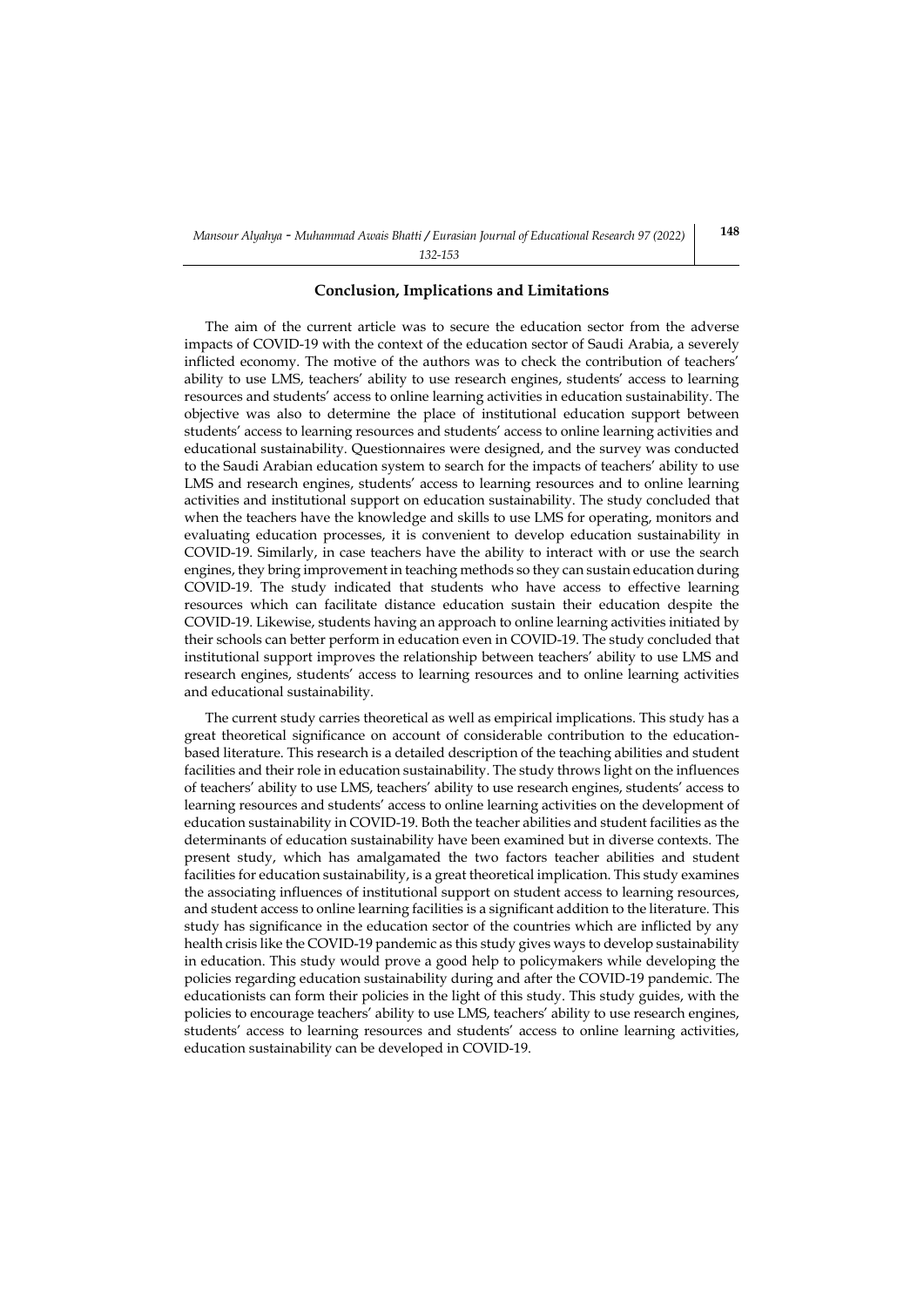The limitations associated with this study are expected to be removed in future studies. This study examines the role of teachers' abilities and students' facilities in developing education sustainability. There are several other factors like the financial abilities of parents and educational institutions, and technological developments also affect education sustainability but are not part of the research. The authors in future must add to the scope of this research with the analysis of the greater number of factors determining education sustainability. This study only looks at the moderating impact of institutional support on the nexus among students' access to learning resources and to online learning activities and education sustainability, although institutional support also influences the nexus among teachers' ability to use LMS and research engines and education sustainability. So, it is hoped that future authors must analyze institutional support as a moderator among the factors under study.

### **Funding**

This work was supported by the Deanship of Scientific Research, King Faisal University, Saudi Arabia (Grant No. NA000263).

# **References**

- <span id="page-17-3"></span>Adarkwah, M. A. (2021). "I'm not against online teaching, but what about us?": ICT in Ghana post Covid-19. *Education and Information Technologies, 26*(2), 1665-1685. <https://doi.org/10.1007/s10639-020-10331-z>
- <span id="page-17-4"></span>Adedoyin, O. B., & Soykan, E. (2020). Covid-19 pandemic and online learning: the challenges and opportunities. *Interactive Learning Environments, 7*, 1-13. <https://doi.org/10.1080/10494820.2020.1813180>
- <span id="page-17-0"></span>Ahmed, S., Taqi, H. M. M., Farabi, Y. I., Sarker, M., Ali, S. M., & Sankaranarayanan, B. (2021). Evaluation of Flexible Strategies to Manage the COVID-19 Pandemic in the Education Sector. *Global Journal of Flexible Systems Management, 8*, 1-25. <https://doi.org/10.1007/s40171-021-00267-9>
- <span id="page-17-2"></span>Al-Abdulkader, A. M., Al-Namazi, A. A., AlTurki, T. A., Al-Khuraish, M. M., & Al-Dakhil, A. I. (2018). Optimizing coffee cultivation and its impact on economic growth and export earnings of the producing countries: The case of Saudi Arabia. *Saudi journal of biological sciences, 25*(4), 776-782.<https://doi.org/10.1016/j.sjbs.2017.08.016>
- <span id="page-17-6"></span>Alam, G. M., & Asimiran, S. (2021). Online technology: Sustainable higher education or diploma disease for emerging society during emergency—comparison between pre and during COVID-19. *Technological Forecasting and Social Change, 172*, 121- 136.<https://doi.org/10.1016/j.techfore.2021.121034>
- <span id="page-17-5"></span>Almazova, N., Krylova, E., Rubtsova, A., & Odinokaya, M. (2020). Challenges and opportunities for Russian higher education amid COVID-19: Teachers' perspective. *Education Sciences, 10*(12), 1-11.
- <span id="page-17-1"></span>Alqurshi, A. (2020). Investigating the impact of COVID-19 lockdown on pharmaceutical education in Saudi Arabia–A call for a remote teaching contingency strategy. *Saudi Pharmaceutical Journal, 28*(9), 1075-1083. <https://doi.org/10.1016/j.jsps.2020.07.008>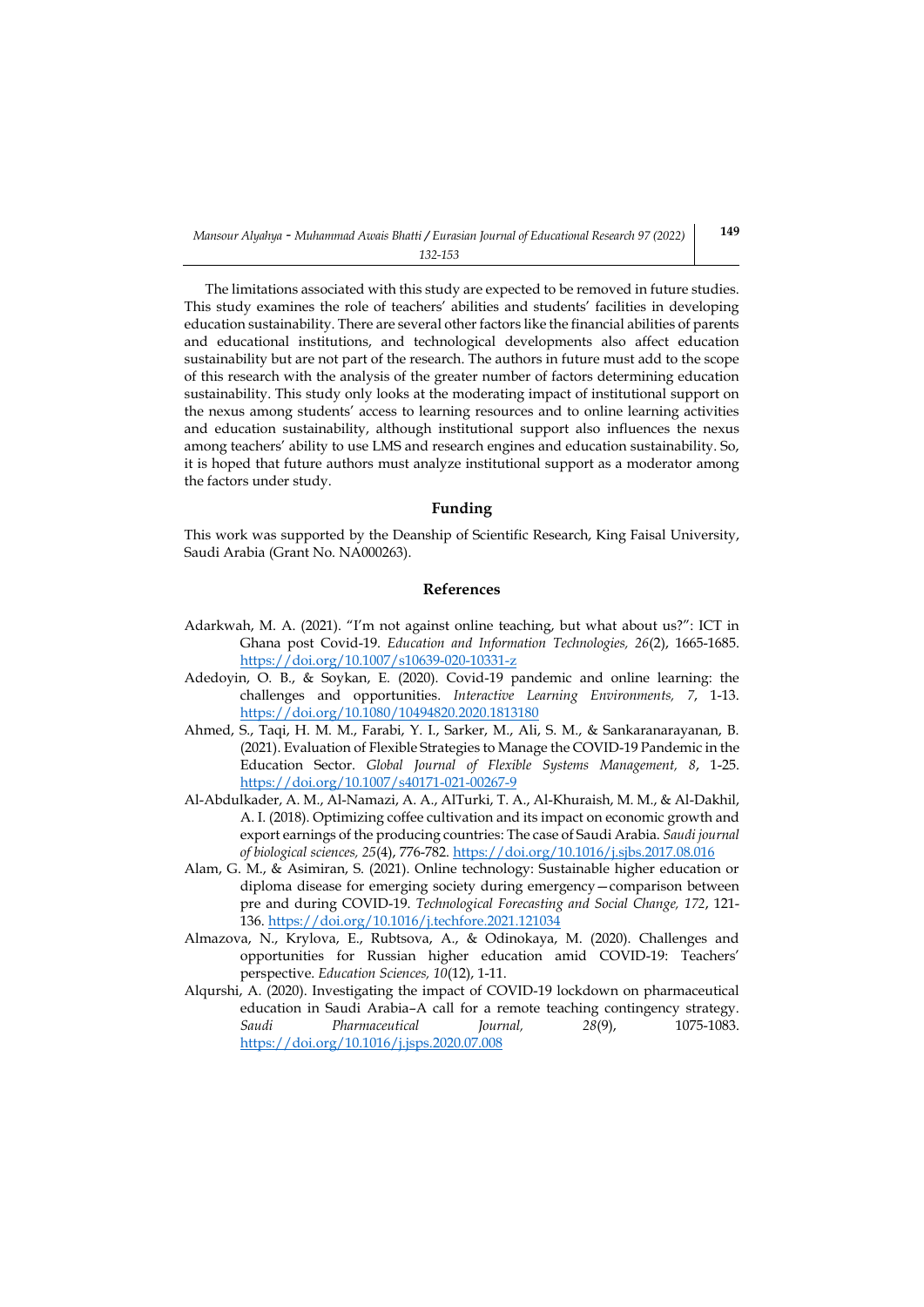- <span id="page-18-3"></span>Alshaikh, K., Maasher, S., Bayazed, A., Saleem, F., Badri, S., & Fakieh, B. (2021). Impact of COVID-19 on the Educational Process in Saudi Arabia: A Technology– Organization–Environment Framework. *Sustainability, 13*(13), 710-726. <https://doi.org/10.3390/su13137103>
- <span id="page-18-5"></span>Alsmadi, M. K., Al-Marashdeh, I., Alzaqebah, M., Jaradat, G., Alghamdi, F. A., Mohammad, R. M. A., . . . Aldhafferi, N. (2021). Digitalization of learning in Saudi Arabia during the COVID-19 outbreak: A survey. *Informatics in Medicine Unlocked, 8*, 1632-1147[. https://doi.org/10.1016/j.imu.2021.100632](https://doi.org/10.1016/j.imu.2021.100632)
- <span id="page-18-8"></span>Alturki, U., & Aldraiweesh, A. (2021). Application of Learning Management System (LMS) during the COVID-19 Pandemic: A Sustainable Acceptance Model of the Expansion Technology Approach. *Sustainability, 13*(19), 1991-2013. <https://doi.org/10.3390/su131910991>
- <span id="page-18-4"></span>Alyami, H. S., Orabi, M. A., Aldhabbah, F. M., Alturki, H. N., Aburas, W. I., Alfayez, A. I., . . . Alsuhaibani, N. A. (2020). Knowledge about COVID-19 and beliefs about and use of herbal products during the COVID-19 pandemic: A cross-sectional study in Saudi Arabia. *Saudi Pharmaceutical Journal, 28*(11), 1326-1332. <https://doi.org/10.1016/j.jsps.2020.08.023>
- <span id="page-18-1"></span>Atuahene, S., Kong, Y., & Bentum-Micah, G. (2020). Covid-19 pandemic, economic loses and education sector management. *Quantitative Economics and Management Studies, 1*(2), 103-109[. https://doi.org/10.35877/454RI.qems162](https://doi.org/10.35877/454RI.qems162)
- <span id="page-18-0"></span>Burki, T. K. (2020). COVID-19: consequences for higher education. *The Lancet Oncology, 21*(6), 758-778[. https://doi.org/10.1016/S1470-2045\(20\)30287-4](https://doi.org/10.1016/S1470-2045(20)30287-4)
- <span id="page-18-12"></span>Cavus, N., Sani, A. S., Haruna, Y., & Lawan, A. A. (2021). Efficacy of Social Networking Sites for Sustainable Education in the Era of COVID-19: A systematic review. *Sustainability, 13*(2), 808-825.<https://doi.org/10.3390/su13020808>
- <span id="page-18-11"></span>Choi, J.-J., Robb, C. A., Mifli, M., & Zainuddin, Z. (2021). University students' perception to online class delivery methods during the COVID-19 pandemic: A focus on hospitality education in Korea and Malaysia. *Journal of Hospitality, Leisure, Sport & Tourism Education, 29*, 1336-1357[. https://doi.org/10.1016/j.jmir.2020.09.002](https://doi.org/10.1016/j.jmir.2020.09.002)
- <span id="page-18-10"></span>Currie, G., Hewis, J., Nelson, T., Chandler, A., Nabasenja, C., Spuur, K., . . . Kilgour, A. (2020). COVID-19 impact on undergraduate teaching: Medical radiation science teaching team experience. *Journal of Medical Imaging and Radiation Sciences, 51*(4), 518-527[. https://doi.org/10.1016/j.jmir.2020.09.002](https://doi.org/10.1016/j.jmir.2020.09.002)
- <span id="page-18-7"></span>Daniel, J. (2020). Education and the COVID-19 pandemic. *Prospects, 49*(1), 91-96. <https://doi.org/10.1007/s11125-020-09464-3>
- <span id="page-18-6"></span>de Souza, G. H. S., Jardim, W. S., Junior, G. L., Marques, Y. B., Lima, N. C., & Ramos, R. S. (2020). Brazilian students' expectations regarding distance learning and remote classes during the COVID-19 pandemic. *Educational Sciences: Theory & Practice, 20*(4), 65-80[. https://doi.org/10.12738/jestp.2020.4.005](https://doi.org/10.12738/jestp.2020.4.005)
- <span id="page-18-9"></span>Edelhauser, E., & Lupu-Dima, L. (2020). Is Romania prepared for eLearning during the COVID-19 pandemic? *Sustainability, 12*(13), 5438-5449. <https://doi.org/10.3390/su12135438>
- <span id="page-18-2"></span>Evans, D. J., Bay, B. H., Wilson, T. D., Smith, C. F., Lachman, N., & Pawlina, W. (2020). Going virtual to support anatomy education: A STOPGAP in the midst of the Covid‐19 pandemic. In (Vol. 13, pp. 279-283): Wiley Online Library.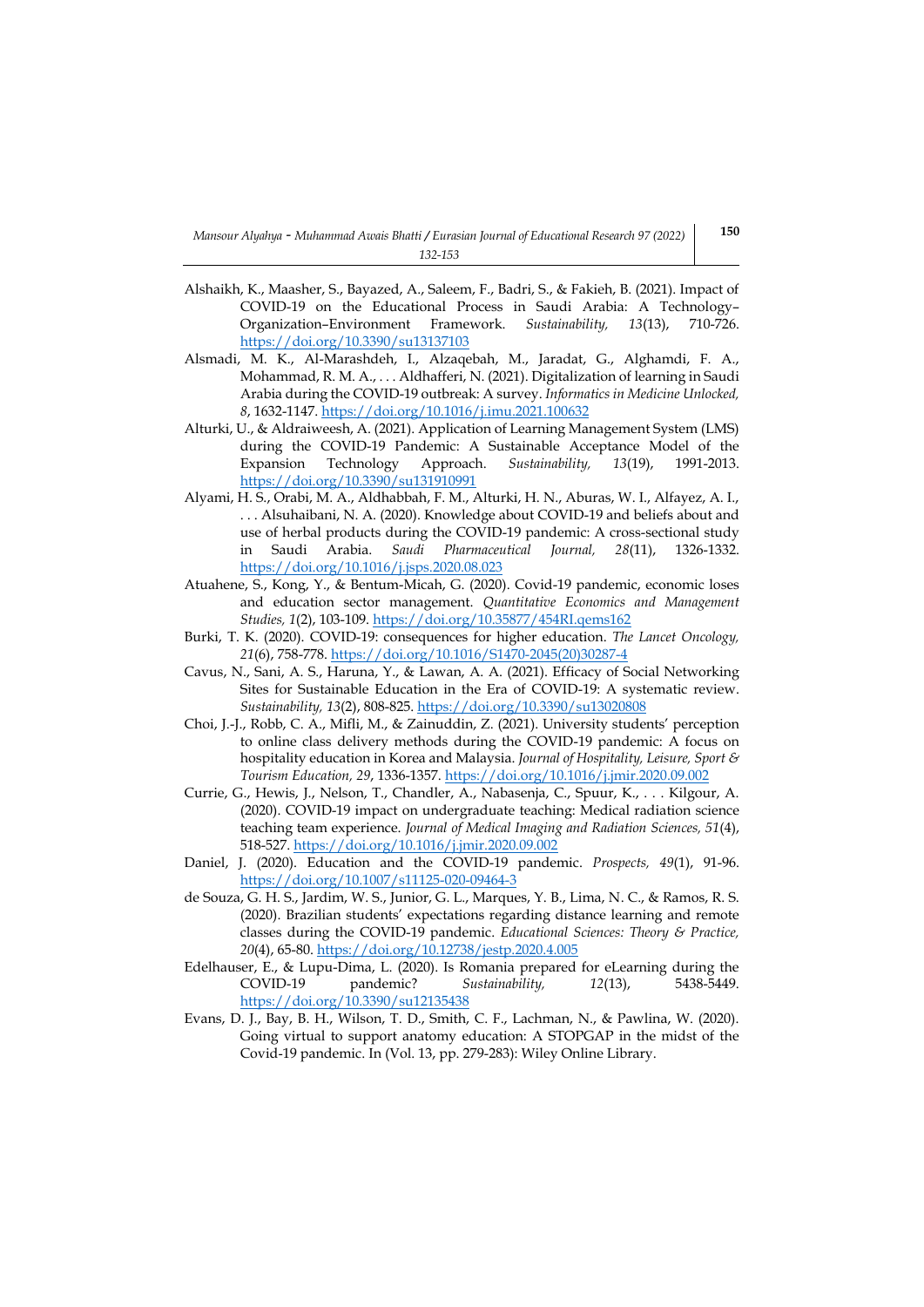- <span id="page-19-2"></span>Gezegin, B., & Melike, B. (2020). Metadiscourse in academic writing: A comparison of research articles and book reviews. *Eurasian Journal of Applied Linguistics, 6*(1), 45- 62. [https://ejal.info/metadiscourse-in-academic-writing-a-comparison-of](https://ejal.info/metadiscourse-in-academic-writing-a-comparison-of-research-articles-and-book-reviews/)[research-articles-and-book-reviews/](https://ejal.info/metadiscourse-in-academic-writing-a-comparison-of-research-articles-and-book-reviews/)
- <span id="page-19-8"></span>Hair Jr, J. F., Hult, G. T. M., Ringle, C. M., Sarstedt, M., Danks, N. P., & Ray, S. (2021). Partial Least Squares Structural Equation Modeling (PLS-SEM) Using R: A Workbook. In: Springer Nature.
- <span id="page-19-0"></span>Hassounah, M., Raheel, H., & Alhefzi, M. (2020). Digital response during the COVID-19 pandemic in Saudi Arabia. *Journal of Medical Internet Research, 22*(9), 193-215. <https://doi.org/10.2196/19338>
- <span id="page-19-6"></span>Huang, R., Tlili, A., Chang, T.-W., Zhang, X., Nascimbeni, F., & Burgos, D. (2020). Disrupted classes, undisrupted learning during COVID-19 outbreak in China: application of open educational practices and resources. *Smart Learning Environments, 7*(1), 1-15.<https://doi.org/10.1186/s40561-020-00125-8>
- <span id="page-19-10"></span>Ifijeh, G., & Yusuf, F. (2020). Covid–19 pandemic and the future of Nigeria's university system: The quest for libraries' relevance. *The Journal of Academic Librarianship, 46*(6), 122-138[. https://doi.org/10.1016/j.acalib.2020.102226](https://doi.org/10.1016/j.acalib.2020.102226)
- <span id="page-19-11"></span>Iyengar, R. (2020). Education as the path to a sustainable recovery from COVID-19. *Prospects, 49*(1), 77-80[. https://doi.org/10.1007/s11125-020-09488-9](https://doi.org/10.1007/s11125-020-09488-9)
- <span id="page-19-4"></span>Kamrozzaman, N. A., Badusah, J., & Ruzanna, W. M. (2020). Development of heutagogy approach in M-learning for sustainability education. *Education and Information Technologies, 16*, 1-13[. https://doi.org/10.1007/s10639-020-10101-x](https://doi.org/10.1007/s10639-020-10101-x)
- <span id="page-19-1"></span>Khalil, R., Mansour, A. E., Fadda, W. A., Almisnid, K., Aldamegh, M., Al-Nafeesah, A., . . . Al-Wutayd, O. (2020). The sudden transition to synchronized online learning during the COVID-19 pandemic in Saudi Arabia: a qualitative study exploring medical students' perspectives. *BMC medical education, 20*(1), 1-10. <https://doi.org/10.1186/s12909-020-02208-z>
- <span id="page-19-7"></span>Khan, M. A., Nabi, M. K., Khojah, M., & Tahir, M. (2021). Students' perception towards elearning during COVID-19 pandemic in India: An empirical study. *Sustainability, 13*(1), 57-74[. https://doi.org/10.3390/su13010057](https://doi.org/10.3390/su13010057)
- <span id="page-19-12"></span>Krishnamurthy, S. (2020). The future of business education: A commentary in the shadow of the Covid-19 pandemic. *Journal of Business Research, 117*, 1-5. <https://doi.org/10.1016/j.jbusres.2020.05.034>
- <span id="page-19-5"></span>Leal Filho, W., Price, E., Wall, T., Shiel, C., Azeiteiro, U. M., Mifsud, M., . . . Salvia, A. L. (2021). COVID-19: the impact of a global crisis on sustainable development teaching. *Environment, development and sustainability, 7*, 1-22. <https://doi.org/10.1007/s10668-020-01107-z>
- <span id="page-19-9"></span>Maqsood, A., Abbas, J., Rehman, G., & Mubeen, R. (2021). The paradigm shift for educational system continuance in the advent of COVID-19 pandemic: Mental health challenges and reflections. *Current Research in Behavioral Sciences, 2*, 1011- 1036[. https://doi.org/10.1016/j.crbeha.2020.100011](https://doi.org/10.1016/j.crbeha.2020.100011)
- <span id="page-19-3"></span>Mazur, J., & Kuć, M. (2020). Wspólnoty wirtualne między bezpieczeństwem a zagrożeniem i mitem a rzeczywistością. *socialspacejournal.eu, 19*(1), 165-183. [http://socialspacejournal.eu/Social%20Space%20Journal%2012020\(19\).pdf#pag](http://socialspacejournal.eu/Social%20Space%20Journal%2012020(19).pdf#page=165) [e=165](http://socialspacejournal.eu/Social%20Space%20Journal%2012020(19).pdf#page=165)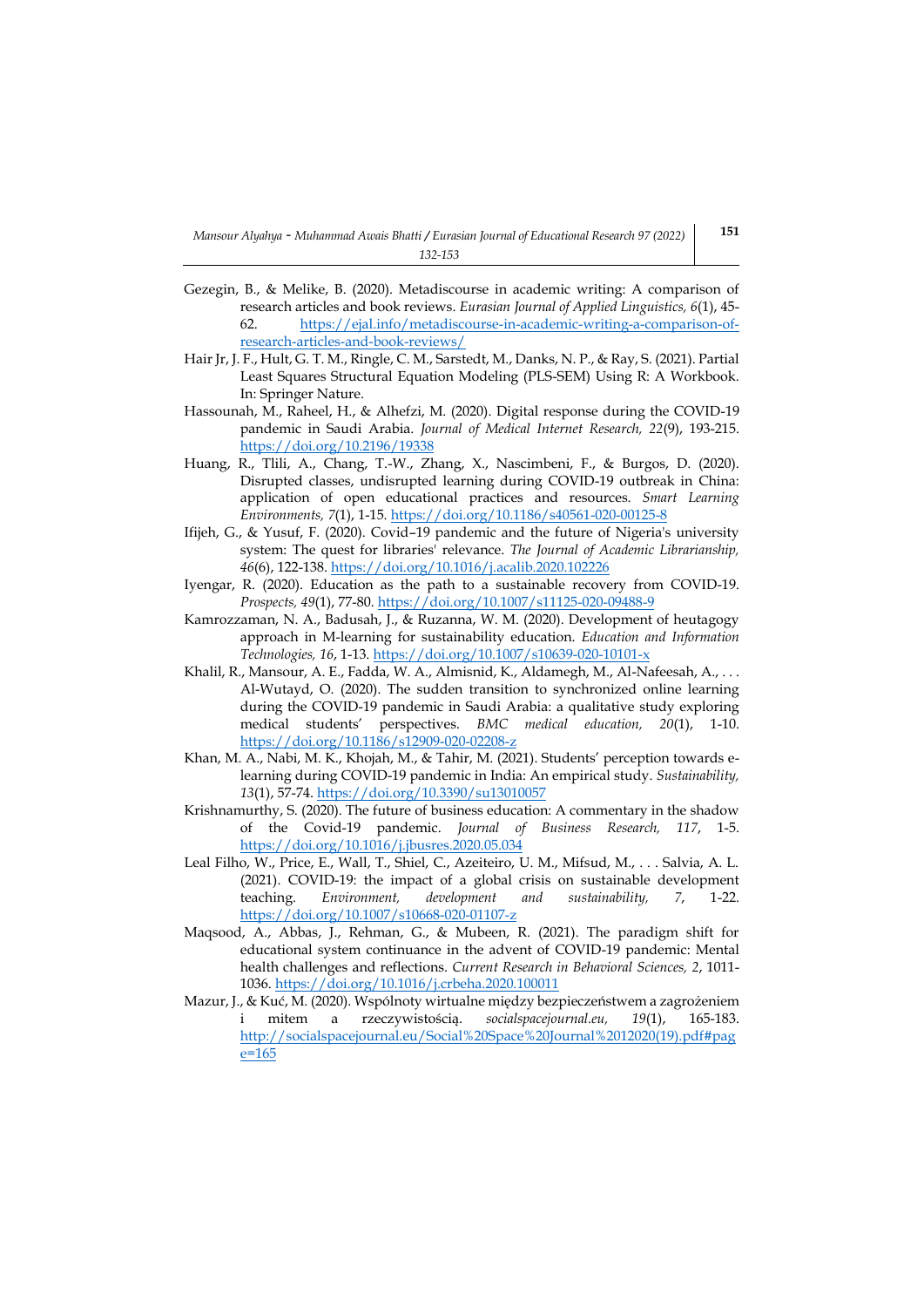- <span id="page-20-1"></span>Mhlanga, D., & Moloi, T. (2020). COVID-19 and the digital transformation of education: What are we learning on 4IR in South Africa? *Education sciences, 10*(7), 180-196. <https://doi.org/10.3390/educsci10070180>
- <span id="page-20-6"></span>Murray, J. (2018). Student-led action for sustainability in higher education: A literature review. *International Journal of Sustainability in Higher Education, 19*(6), 1095-1110. <https://doi.org/10.1108/IJSHE-09-2017-0164>
- <span id="page-20-4"></span>Navarro, M. M., Prasetyo, Y. T., Young, M. N., Nadlifatin, R., & Redi, A. A. N. P. (2021). The Perceived Satisfaction in Utilizing Learning Management System among Engineering Students during the COVID-19 Pandemic: Integrating Task Technology Fit and Extended Technology Acceptance Model. *Sustainability, 13*(19), 1669-1684.<https://doi.org/10.3390/su131910669>
- <span id="page-20-3"></span>Oyedotun, T. D. (2020). Sudden change of pedagogy in education driven by COVID-19: Perspectives and evaluation from a developing country. *Research in Globalization, 2*, 129-148[. https://doi.org/10.1016/j.resglo.2020.100029](https://doi.org/10.1016/j.resglo.2020.100029)
- <span id="page-20-7"></span>Popa, D., Repanovici, A., Lupu, D., Norel, M., & Coman, C. (2020). Using mixed methods to understand teaching and learning in Covid 19 times. *Sustainability, 12*(20), 8726- 8746[. https://doi.org/10.3390/su12208726](https://doi.org/10.3390/su12208726)
- <span id="page-20-11"></span>Portillo, J., Garay, U., Tejada, E., & Bilbao, N. (2020). Self-perception of the digital competence of educators during the COVID-19 pandemic: A cross-analysis of different educational stages. *Sustainability*, 12(23), 1128-1142. <https://doi.org/10.3390/su122310128>
- <span id="page-20-5"></span>Raza, S. A., Qazi, W., Khan, K. A., & Salam, J. (2021). Social isolation and acceptance of the learning management system (LMS) in the time of COVID-19 pandemic: an expansion of the UTAUT model. *Journal of Educational Computing Research, 59*(2), 183-208[. https://doi.org/10.1007/s10639-017-9654-6](https://doi.org/10.1007/s10639-017-9654-6)
- <span id="page-20-2"></span>Reuge, N., Jenkins, R., Brossard, M., Soobrayan, B., Mizunoya, S., Ackers, J., . . . Taulo, W. G. (2021). Education response to COVID 19 pandemic, a special issue proposed by UNICEF: Editorial review. *International Journal of Educational Development, 87*, 124-143[. https://doi.org/10.1016/j.ijedudev.2021.102485](https://doi.org/10.1016/j.ijedudev.2021.102485)
- <span id="page-20-9"></span>Rodriguez-Segura, L., Zamora-Antuñano, M. A., Rodríguez-Reséndiz, J., Paredes-García, W. J., Altamirano-Corro, J. A., & Cruz-Pérez, M. Á. (2020). Teaching challenges in COVID-19 scenery: Teams platform-based student satisfaction approach. *Sustainability, 12*(18), 7514-7527[. https://doi.org/10.3390/su12187514](https://doi.org/10.3390/su12187514)
- <span id="page-20-10"></span>Sáiz-Manzanares, M. C., Marticorena-Sánchez, R., & Ochoa-Orihuel, J. (2020). Effectiveness of using voice assistants in learning: A study at the time of COVID-19. *International journal of environmental research and public health, 17*(15), 5618-5636. <https://doi.org/10.3390/ijerph17155618>
- <span id="page-20-8"></span>Sobaih, A. E. E., Salem, A. E., Hasanein, A. M., & Elnasr, A. E. A. (2021). Responses to Covid-19 in higher education: Students' learning experience using microsoft teams versus social network sites. *Sustainability, 13*(18), 1-12.
- <span id="page-20-0"></span>Tang, Y. M., Chen, P. C., Law, K. M., Wu, C. H., Lau, Y.-y., Guan, J., . . . Ho, G. T. (2021). Comparative analysis of Student's live online learning readiness during the coronavirus (COVID-19) pandemic in the higher education sector. *Computers & Education, 168*, 142-164.<https://doi.org/10.1016/j.compedu.2021.104211>